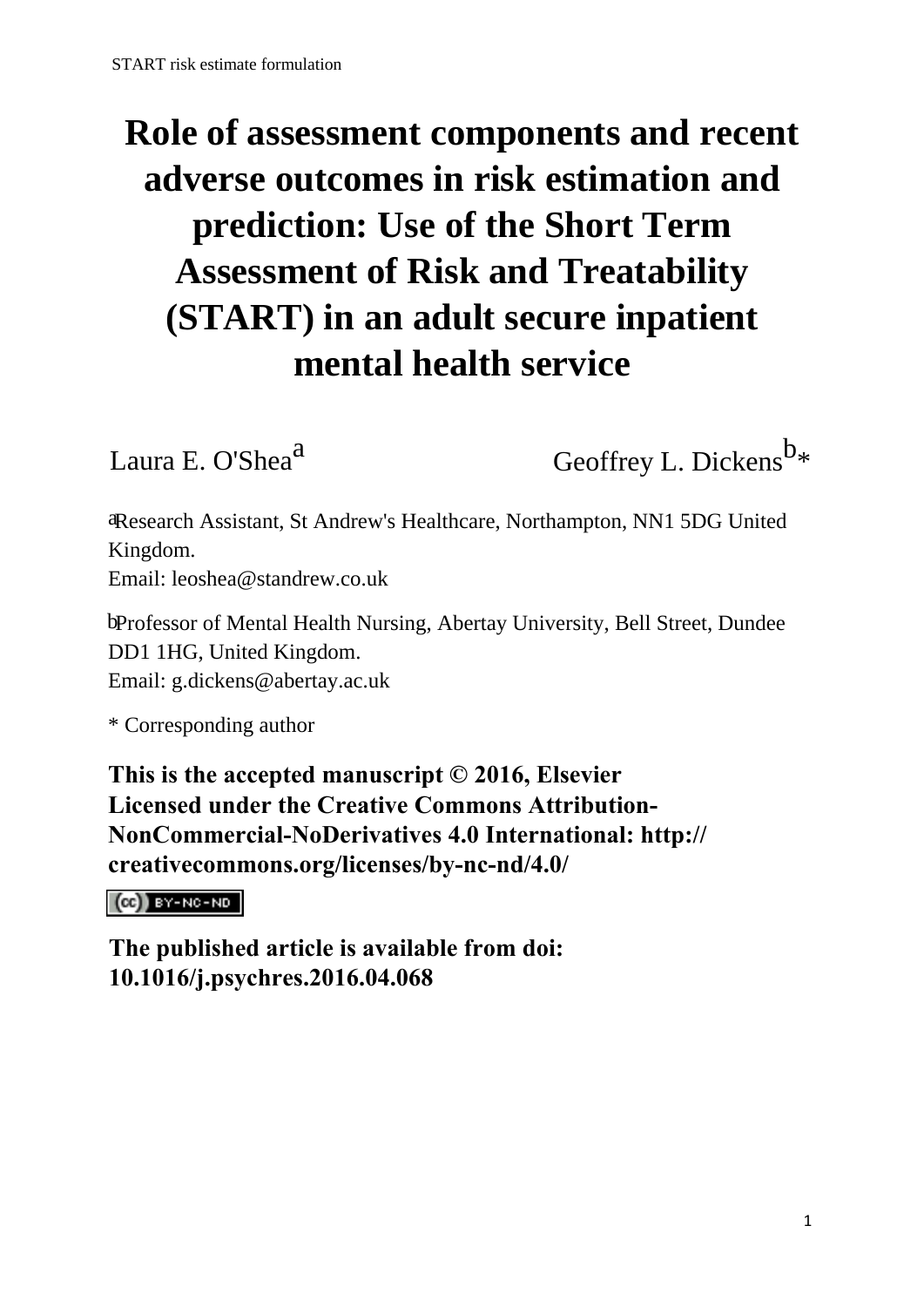#### **Abstract**

The Short Term Assessment of Risk and Treatability is a structured judgement tool used to inform risk estimation for multiple adverse outcomes. In research, risk estimates outperform the tool's strength and vulnerability scales for violence prediction. Little is known about what its'component parts contribute to the assignment of risk estimates and how those estimates fare in prediction of non-violent adverse outcomes compared with the structured components. START assessment and outcomes data from a secure mental health service (*N=*84) was collected. Binomial and multinomial regression analyses determined the contribution of selected elements of the START structured domain and recent adverse risk events to risk estimates and outcomes prediction for violence, self-harm/suicidality, victimisation, and selfneglect. START vulnerabilities and lifetime history of violence, predicted the violence risk estimate; self-harm and victimisation estimates were predicted only by corresponding recent adverse events. Recent adverse events uniquely predicted all corresponding outcomes, with the exception of self-neglect which was predicted by the strength scale. Only for victimisation did the risk estimate outperform prediction based on the START components and recent adverse events. In the absence of recent corresponding risk behaviour, restrictions imposed on the basis of START-informed risk estimates could be unwarranted and may be unethical.

**Keywords:** risk assessment, decision making, violence, deliberate self-harm, victimisation, self-neglect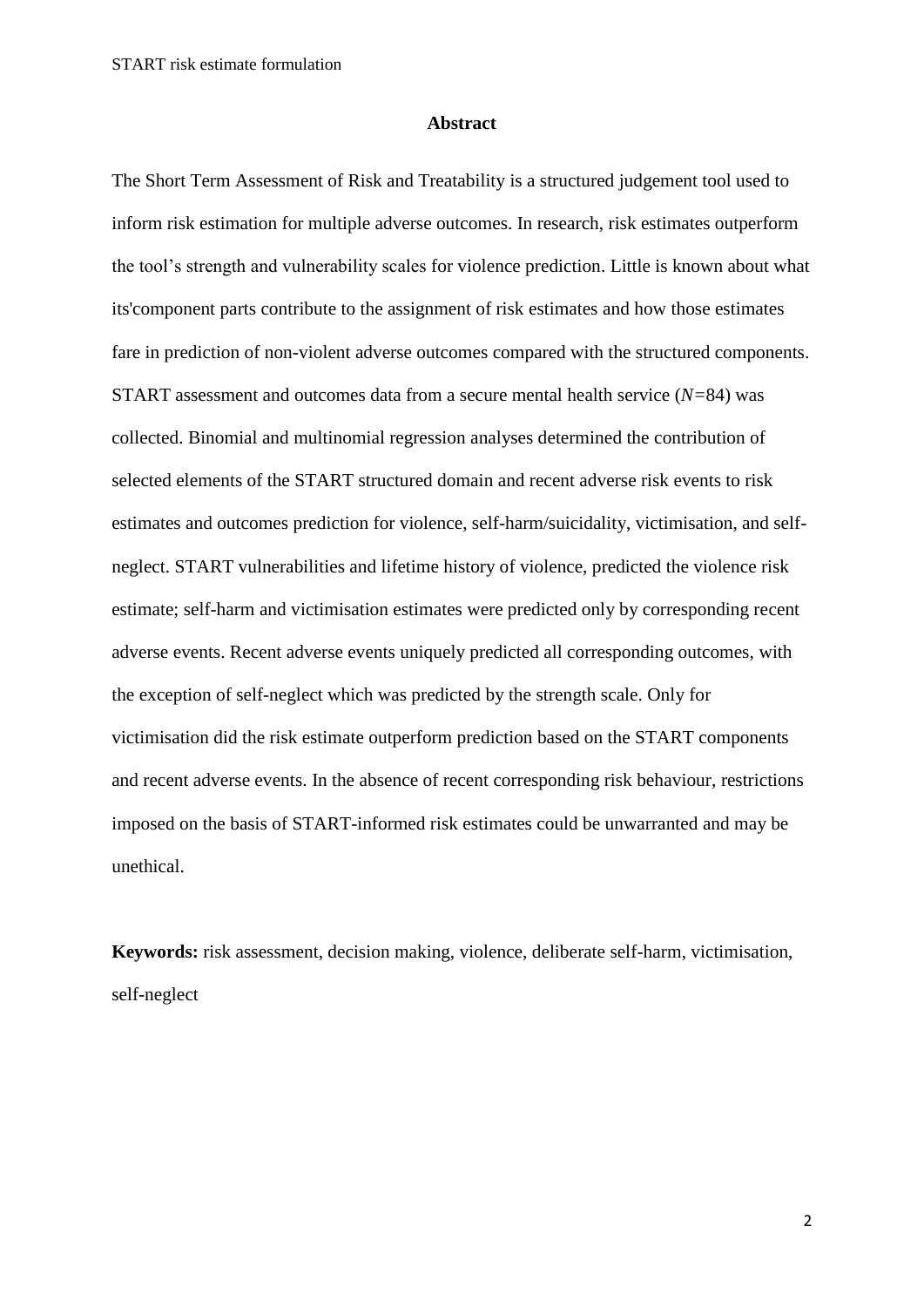#### **1. Introduction**

Structured professional judgment (SPJ) is the gold standard violence risk assessment technique in mental health care (National Institute for Mental Health in England, 2004). Such schemes promote risk-related assessment and decision-making through the systematic consideration of a domain of structured components, including empirically derived risk factors, and a clinical professional judgement domain comprising components of casespecific knowledge and evaluator discretion ([Hart & Logan, 2011](https://www.researchgate.net/publication/283360239_Formulation_of_violence_risk_using_evidence-based_assessments_The_structured_professional_judgement_approach?el=1_x_8&enrichId=rgreq-b1464a5a-7b8f-425b-8fab-e373869daae6&enrichSource=Y292ZXJQYWdlOzMwMTYxMjg0ODtBUzozNTQ0Mzg2MTYyNDAxMjhAMTQ2MTUxNjE1OTEzNA==)). One aim of SPJ schemes is to facilitate the formulation of risk estimates or summary judgments, usually articulated in terms of low, moderate or high risk, based on a synthesis of these two domains. The importance of clinicians' risk estimates in legal and clinical decision-making has been extensively documented ([Dvoskin and Heilbrun, 2001;](https://www.researchgate.net/publication/12032727_Risk_assessment_and_release_decision-making_Toward_resolving_the_Great_Debate?el=1_x_8&enrichId=rgreq-b1464a5a-7b8f-425b-8fab-e373869daae6&enrichSource=Y292ZXJQYWdlOzMwMTYxMjg0ODtBUzozNTQ0Mzg2MTYyNDAxMjhAMTQ2MTUxNjE1OTEzNA==) [Skeem et al., 2005;](https://www.researchgate.net/publication/7828440_Gender_and_Risk_Assessment_Accuracy_Underestimating_Women) Buchanan, 2013), as have the consequences of inaccurate assessments ([Skeem et al., 2005;](https://www.researchgate.net/publication/7828440_Gender_and_Risk_Assessment_Accuracy_Underestimating_Women) [de Ruiter and](https://www.researchgate.net/publication/215880776_Protective_Factors_in_Forensic_Mental_Health_A_New_Frontier?el=1_x_8&enrichId=rgreq-b1464a5a-7b8f-425b-8fab-e373869daae6&enrichSource=Y292ZXJQYWdlOzMwMTYxMjg0ODtBUzozNTQ0Mzg2MTYyNDAxMjhAMTQ2MTUxNjE1OTEzNA==)  [Nicholls, 2011;](https://www.researchgate.net/publication/215880776_Protective_Factors_in_Forensic_Mental_Health_A_New_Frontier?el=1_x_8&enrichId=rgreq-b1464a5a-7b8f-425b-8fab-e373869daae6&enrichSource=Y292ZXJQYWdlOzMwMTYxMjg0ODtBUzozNTQ0Mzg2MTYyNDAxMjhAMTQ2MTUxNjE1OTEzNA==) [Large et al., 2011;](https://www.researchgate.net/publication/49770545_The_Predictive_Value_of_Risk_Categorization_in_Schizophrenia?el=1_x_8&enrichId=rgreq-b1464a5a-7b8f-425b-8fab-e373869daae6&enrichSource=Y292ZXJQYWdlOzMwMTYxMjg0ODtBUzozNTQ0Mzg2MTYyNDAxMjhAMTQ2MTUxNjE1OTEzNA==) [Szmukler and Rose, 2013](https://www.researchgate.net/publication/234086322_Risk_Assessment_in_Mental_Health_Care_Values_and_Costs?el=1_x_8&enrichId=rgreq-b1464a5a-7b8f-425b-8fab-e373869daae6&enrichSource=Y292ZXJQYWdlOzMwMTYxMjg0ODtBUzozNTQ0Mzg2MTYyNDAxMjhAMTQ2MTUxNjE1OTEzNA==)). However, the vast majority of research regarding risk assessment has been prescriptive about the factors that clinicians should consider when assessing risk; relatively little descriptive research has been conducted to investigate what clinicians actually do when assessing risk (Elbogen, 2002).

The Short-Term Assessment of Risk and Treatability (START; [Webster et al., 2009](https://www.researchgate.net/publication/256199673_Manual_for_the_Short-Term_Assessment_of_Risk_and_Treatability_START_Version_11?el=1_x_8&enrichId=rgreq-b1464a5a-7b8f-425b-8fab-e373869daae6&enrichSource=Y292ZXJQYWdlOzMwMTYxMjg0ODtBUzozNTQ0Mzg2MTYyNDAxMjhAMTQ2MTUxNjE1OTEzNA==)) is a recently developed tool which attempts to extend the SPJ approach. Our schematic of the START assessment process using violence as an example adverse outcome is presented in Figure 1. Importantly, the START aims to guide risk formulation for a range of the adverse outcomes that are faced by people with mental disorder in addition to violence, namely selfharm, suicide, self-neglect, victimisation, substance abuse and unauthorized leave. The START manual instructs raters to assign a specific risk estimate (or SRE), categorised as high, moderate, or low, for each of the seven potential risk outcomes. In contrast to deficitsbased approaches to risk assessment, which focus largely on risk factors held by the person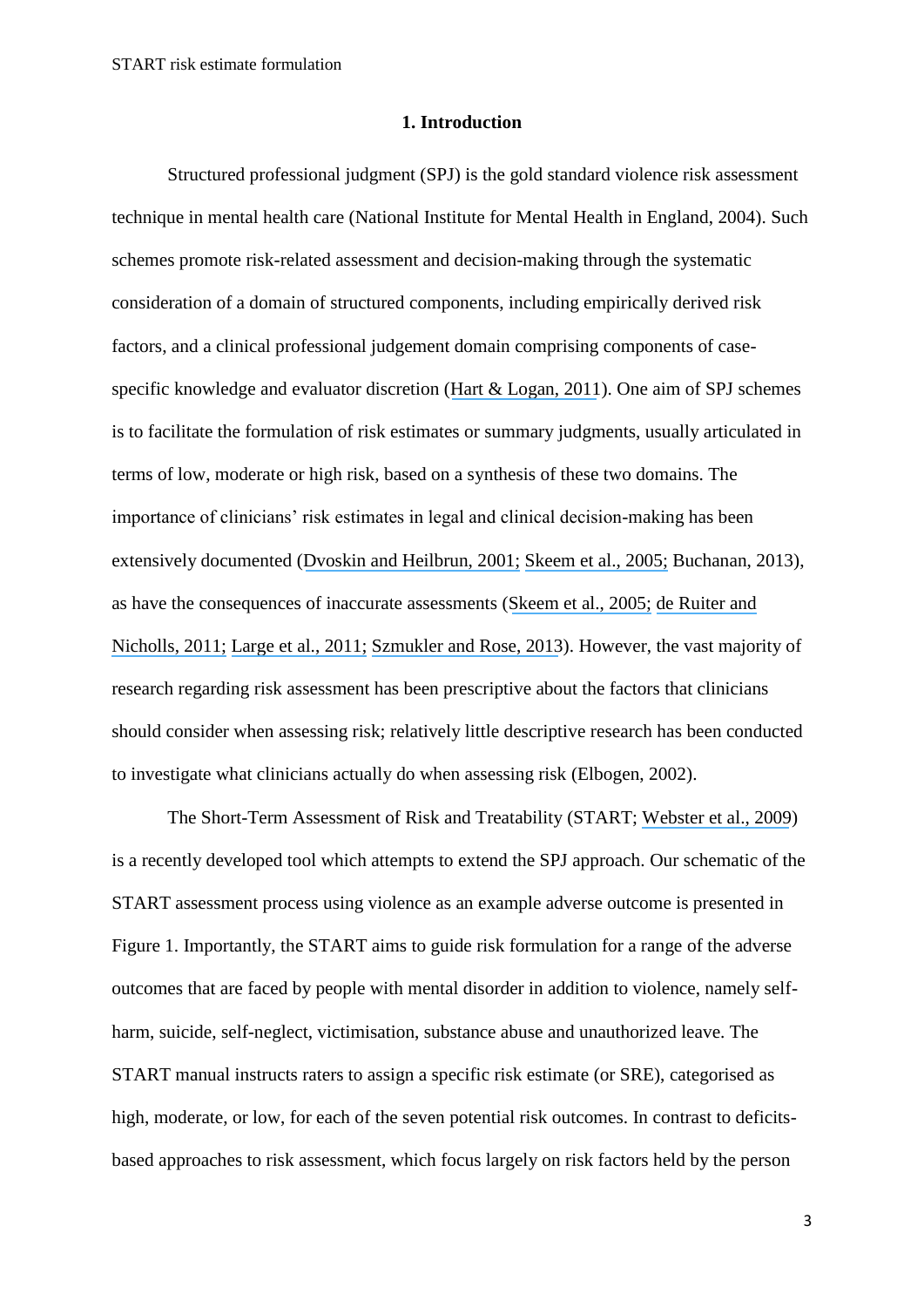under assessment ([Rogers, 2000](https://www.researchgate.net/publication/12298576_The_Uncritical_Acceptance_of_Risk_Assessment_in_Forensic_Practice?el=1_x_8&enrichId=rgreq-b1464a5a-7b8f-425b-8fab-e373869daae6&enrichSource=Y292ZXJQYWdlOzMwMTYxMjg0ODtBUzozNTQ0Mzg2MTYyNDAxMjhAMTQ2MTUxNjE1OTEzNA==)), the structured domain of the START formulation requires consideration of 20 empirically derived items (plus up to two further case specific items) both as potential protective factors (or 'strengths') and as risk factors (or 'vulnerabilities'). Additional innovations include a suggestion to identify any key strength and critical vulnerability items, to highlight potentially imminent and/or severe violent and selfharm/suicidal outcomes (i.e., threats of harm that are real, enactable, acute and targeted [T.H.R.E.A.T.]), and to record the presence of previous lifetime history (Hx) for the individual under assessment of adverse events corresponding to each adverse risk outcome. In addition to these 48 START component items, the START manual suggests consideration of historical information comprising 68 items related to social, psychiatric, and legal history, current clinical and social circumstances, and assessment/testing data (including the 10 historical factors of the HCR-20). These items might inform rating of the 20 START component items and how much weight they are given in the final SRE; they might also independently contribute to the formulation of each SRE. Finally, in common with other SPJ tools, it is anticipated that raters will use their idiographic clinical knowledge of the individual patient and their own discretion (Guy et al., 2012) to aid risk formulation. Formulation of each of the seven START SREs therefore requires consideration of up to 116 specified items per patient per assessment. Repeated assessment is recommended at 3 monthly intervals.

The ultimate purpose of the START is to inform therapeutic endeavours including clear communication of the nature, probability, type, imminence, and severity of risk and thus the resulting SRE should be expected to *predict* actual outcomes in order that appropriate management measures can be implemented to mitigate that risk. Additionally, we expect that components from the structured domain of the START assessment will *predict* actual outcomes since they have presumably been selected by the START authors precisely for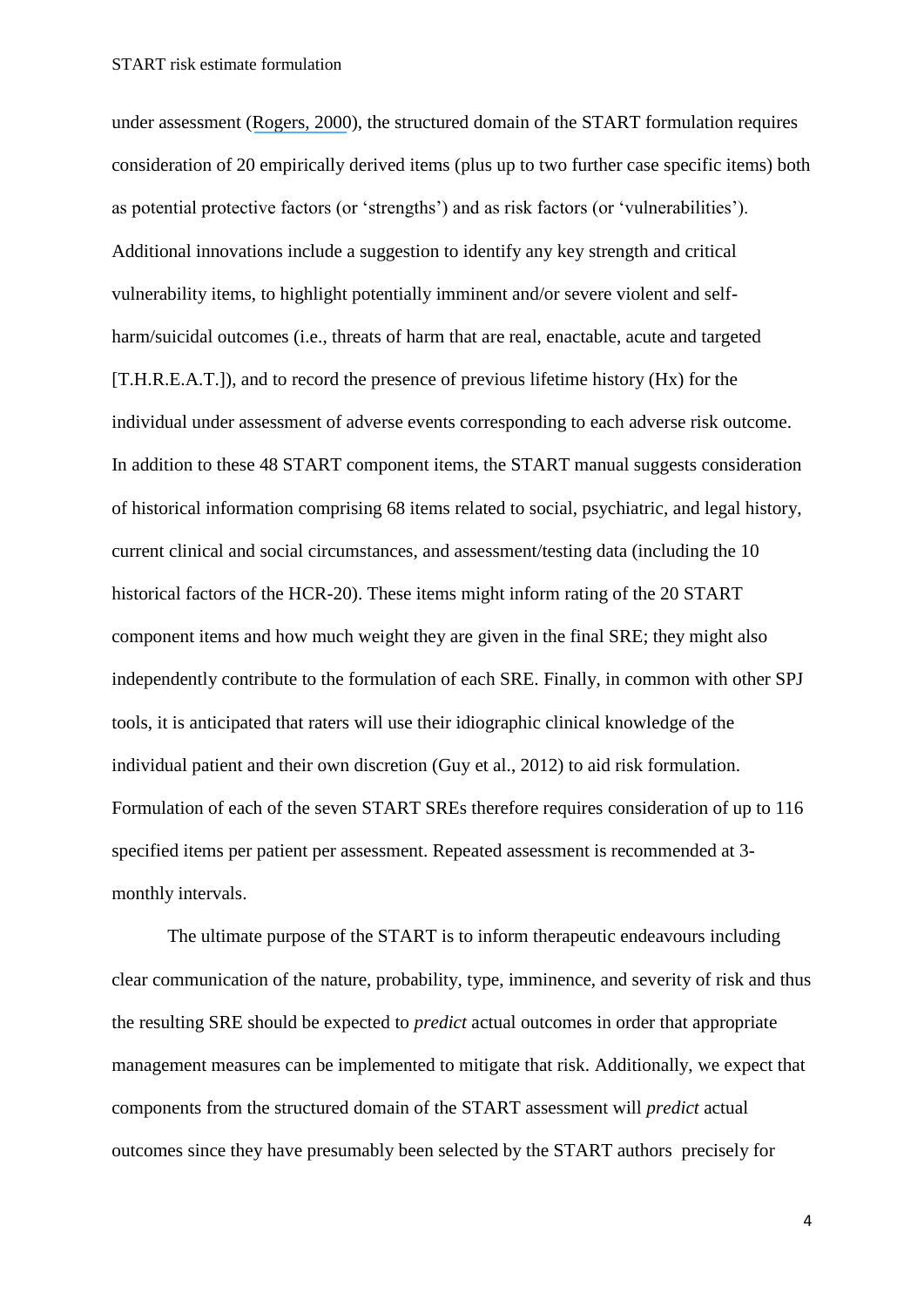their relationship with outcomes as risk factors. These components may have been considered both on their own merit and in the light of components from the professional judgement domain. The START component of the structured domain may also have been formulated in the light of the historical component. While it may not be possible to precisely define the effect on predictive ability of assessment components in the professional judgement domain, we can reasonably infer that it is the intention that those components will improve the formulation such that predictive value of the risk estimate will be at least the equal of that achieved by the components of the structured domain. Since we cannot discount that structured domain components have themselves been influenced by those in the professional judgement domain then it is too strict a test to expect that the risk estimate will significantly improve prediction. Since the START is designed not only to facilitate risk assessment but to inform and improve risk management then our claim that certain elements should improve prediction may seem counterintuitive since improvements in management should lead to reductions in adverse outcomes and a concomitantly poorer predictive performance. However, there is good evidence to suggest that the clinician-rated START risk estimates are predictive of aggression, self-harm, and victimisation in clinical practice (O'Shea et al., 2015).

Despite the apparent sophistication and comprehensive nature of the START assessment model there has been little research into the predictive value of its components. Research has revealed that START strength and vulnerability total scores are significantly predictive of violent and aggressive outcomes (O'Shea and Dickens, 2014); however, SREs for the same outcomes produce larger effect sizes, and SREs for self-harm and victimisation predict their associated outcomes whilst scale scores do not (O'Shea and Dickens, 2014; O'Shea et al., 2015). Further, only moderate correlations have been found between the total START Vulnerability or Strength scores and the SREs (O'Shea et al., 2015). In rarer cases,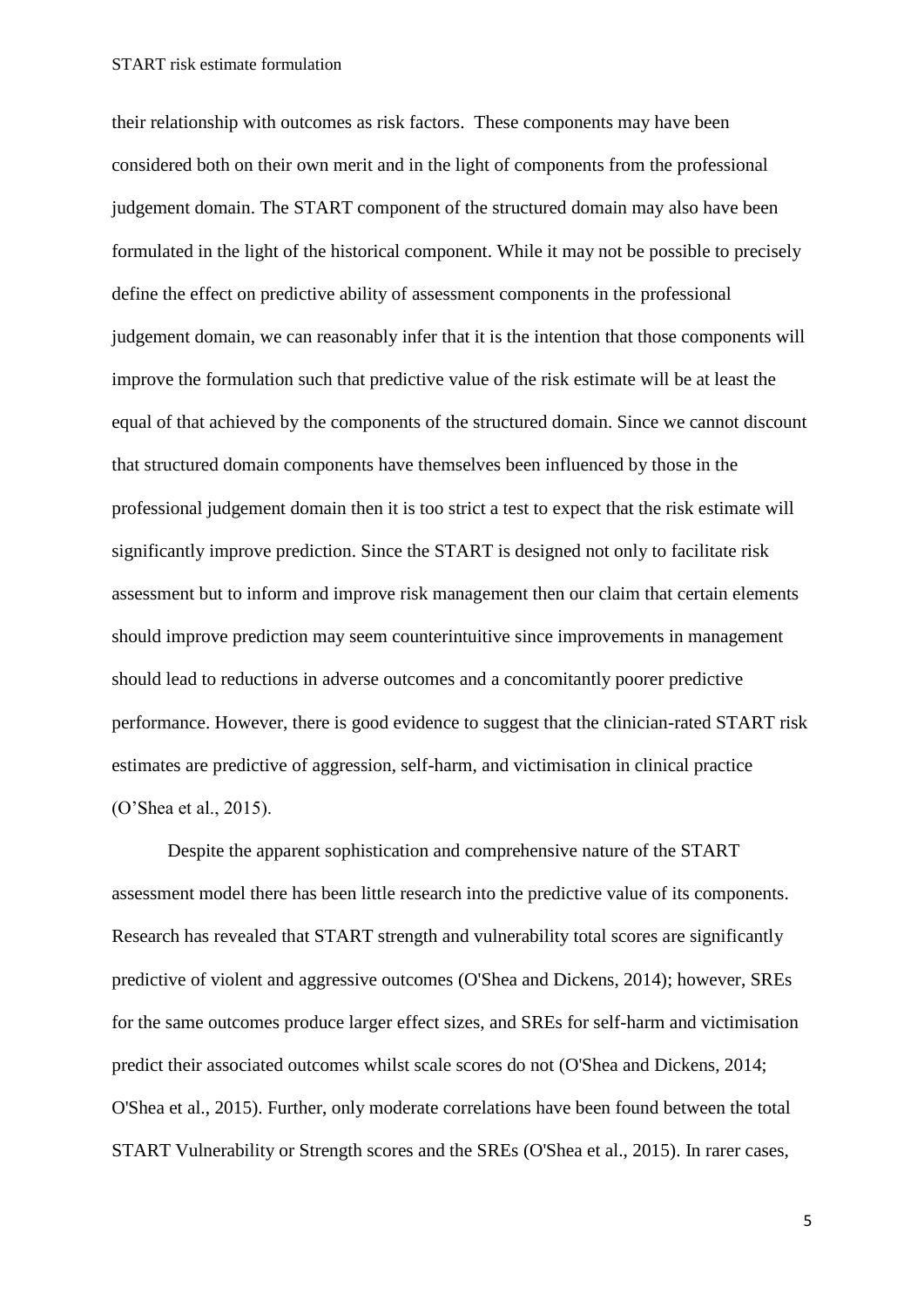the risk formulation process results in SREs that are poorer predictors of outcome than the empirically derived risk and protective factor scores. For example, a recent study found that the START SRE for self-neglect did not predict its corresponding outcome despite predictive validity achieved by the START Strength scores (O'Shea et al., 2015). Thus, clinicians appear to be arriving at SREs which differ from those based solely on scale scores and are not simply transforming scores into overall risk estimates; this would largely be expected given that the presence of empirical risk factors is intended to be supplemented by the wide range of other factors described above. Currently, the weight of evidence suggests that SREs improve prediction over scale scores; nevertheless, even worsening prediction would suggest that important considerations are being made by raters during the formulation process. Therefore, it would be valuable to identify which risk formulation components play an important role in clinicians' determination of START SREs; and especially important to identify those components that are considered when SREs either improve or worsen prediction since this would inform the weight such components are afforded in the overall formulation. Given also that findings from feasibility studies have revealed that mental health professionals experience some difficulty in completing START SREs ([Doyle et al., 2008;](https://www.researchgate.net/publication/240290683_Implementing_the_Short-Term_Assessment_of_Risk_and_Treatability_START_in_a_forensic_mental_health_service?el=1_x_8&enrichId=rgreq-b1464a5a-7b8f-425b-8fab-e373869daae6&enrichSource=Y292ZXJQYWdlOzMwMTYxMjg0ODtBUzozNTQ0Mzg2MTYyNDAxMjhAMTQ2MTUxNjE1OTEzNA==) [Crocker et al., 2011](https://www.researchgate.net/publication/232935078_START_Changing_Practice_Implementing_a_Risk_Assessment_and_Management_Tool_in_a_Civil_Psychiatric_Setting?el=1_x_8&enrichId=rgreq-b1464a5a-7b8f-425b-8fab-e373869daae6&enrichSource=Y292ZXJQYWdlOzMwMTYxMjg0ODtBUzozNTQ0Mzg2MTYyNDAxMjhAMTQ2MTUxNjE1OTEzNA==)) there is a practical need for evidence to inform the content of guidance and training for mental health professionals tasked with completing the START. We hypothesised, in line with our conceptualisation of the START assessment process, that SREs would be predicted by structured assessment components; and that outcomes would be predicted by both SREs and structured assessment components.

#### **2. Methods**

#### **2.1 Study model and conceptualisation**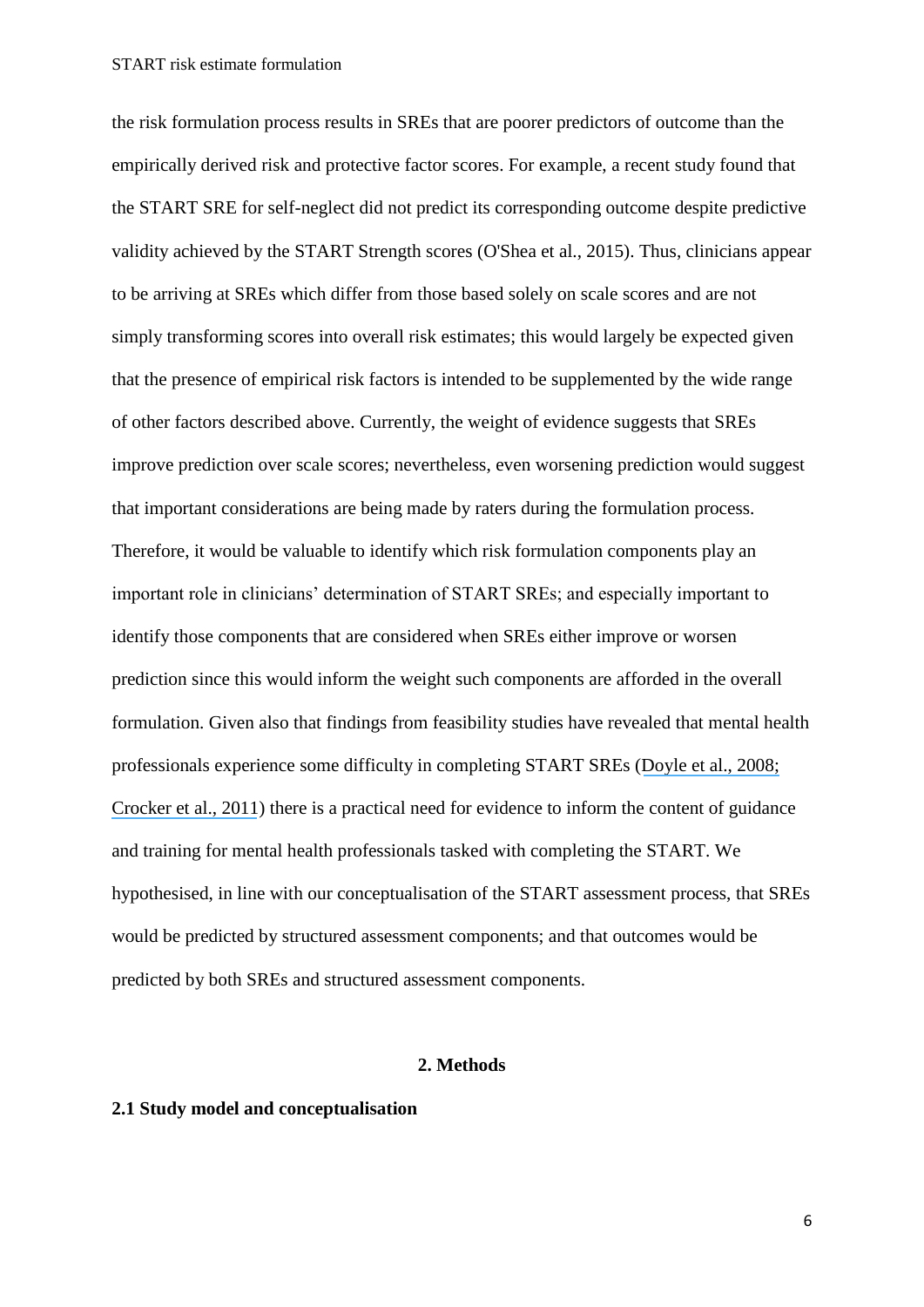Given the large number of component items included in the START assessment process we have developed a streamlined version to underpin this exploratory study (see Figure 2). Modification involved a pragmatic consideration of the available data, of the feasibility of converting START items/factors into meaningful operational variables, and the need to limit the number of variables under investigation to a parsimonious level given the sample size involved. While our operational study model reflects our overall conceptual model of START assessment it comprises only five predictor variables (see Figure 2) and does not address possible interactions. We have added an additional component item into the model, namely recent (past 3-month) engagement in each risk outcome of interest. There is no such explicit item in the START scheme; however, from a theoretical point of view, one might reasonably expect past behaviour to predict future behaviour where prediction is for a short interval ([Oullette & Wood, 1998](https://www.researchgate.net/publication/254734093_Habit_and_Intention_in_Everyday_Life_The_Multiple_Processes_by_Which_Past_Behavior_Predicts_Future_Behavior?el=1_x_8&enrichId=rgreq-b1464a5a-7b8f-425b-8fab-e373869daae6&enrichSource=Y292ZXJQYWdlOzMwMTYxMjg0ODtBUzozNTQ0Mzg2MTYyNDAxMjhAMTQ2MTUxNjE1OTEzNA==)). Sample size for the current study was predicated on the 'rule of ten' cases per variable ([Peduzzi et al., 1996](https://www.researchgate.net/publication/14236358_A_Simulation_Study_of_the_Number_of_Events_per_Variable_in_Logistic_Regression_Analysis?el=1_x_8&enrichId=rgreq-b1464a5a-7b8f-425b-8fab-e373869daae6&enrichSource=Y292ZXJQYWdlOzMwMTYxMjg0ODtBUzozNTQ0Mzg2MTYyNDAxMjhAMTQ2MTUxNjE1OTEzNA==)).

#### **2.1 Participants**

Potential participants were all consecutive admissions between May 2011 and July 2012 to St Andrew's, a large charitable provider of secure mental health care at four sites in England. In order to be eligible, patients must have had at least one START and HCR-20 risk assessment completed and been resident in the service for at least three months before and after START assessment.

#### **2.2 Procedure**

A pseudo-prospective design was used; START and HCR-20 assessments were completed by each patients' clinical team as part of routine clinical care and risk incidents were recorded on each shift by a qualified member of staff. The first START assessment and the HCR-20 assessment that preceded the START were extracted from patient records, along with demographic and clinical data, and information about risk incidents involving violence,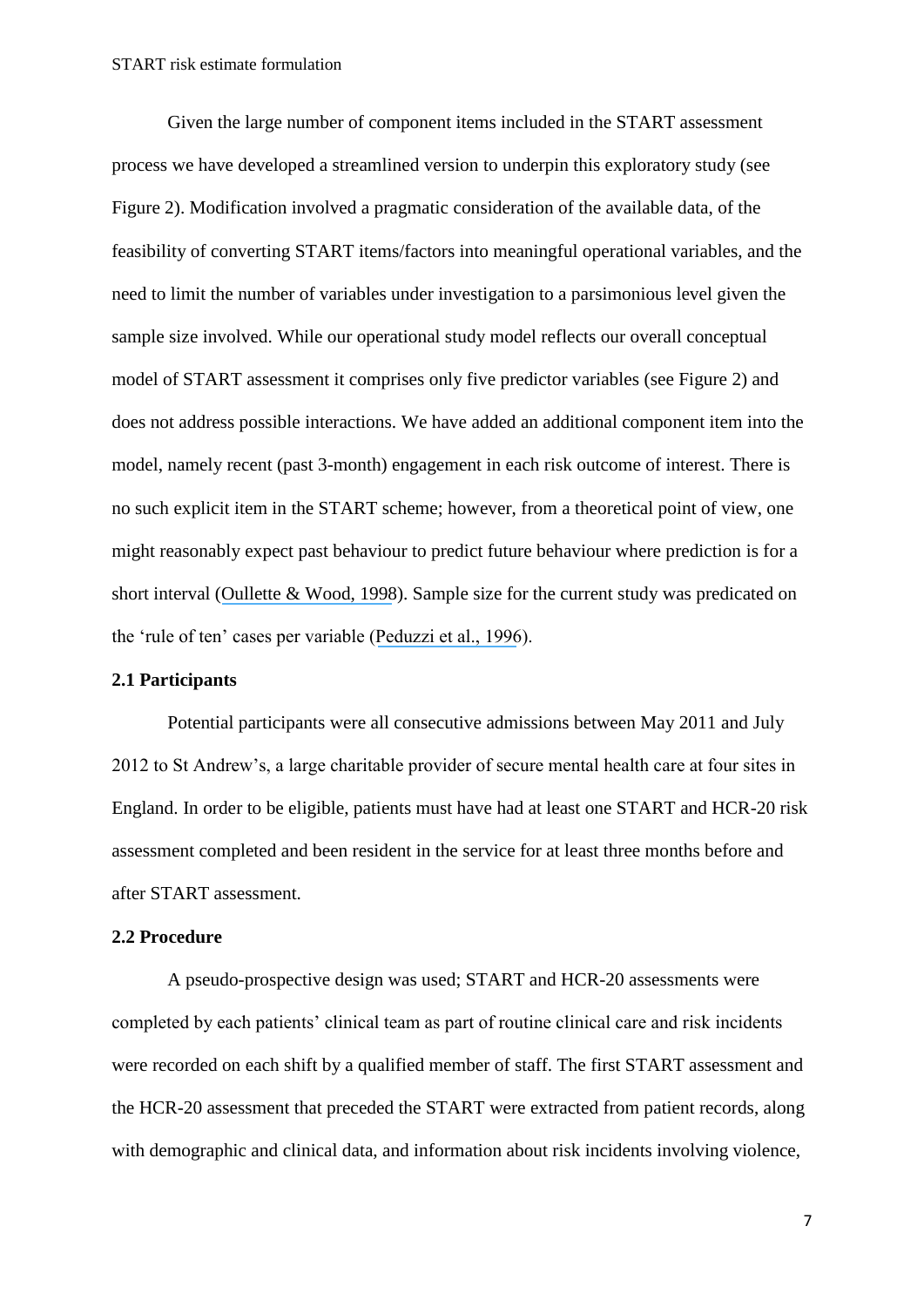self-harm/suicidality, victimisation, and self-neglect for the three months preceding and following START assessment. We did not include substance misuse or unauthorised leave since we have previously found both to have very low base rates (O'Shea & Dickens, 2015b).

#### **2.3 Measures**

#### **2.3.1 START assessment.**

The START is intended to assess the likelihood of seven adverse outcomes occurring over a maximum of three months: violence to others, self-harm, suicide, substance abuse, victimization, self-neglect, and unauthorized absence. It comprises 20 dynamic items that are scored, in the current study setting, by a multidisciplinary team of at least three practitioners from various professions on two 3-point scales, ranging from 0 (no/minimal) to 2 (high); once regarding risk factors or "vulnerabilities" and once in terms of protective factors or "strengths". Raters then consider any additional case-specific factors, indicate key strengths and critical vulnerabilities among the 20 items, and record the presence of a lifetime history of any of the risk outcomes. Teams of raters then make a specific risk estimate (SRE; low, moderate, or high) regarding the likelihood of each outcome occurring. There is limited guidance regarding the formulation of the SREs, but raters are advised to consider items detailed in Figure 1 ([Webster et al., 2009](https://www.researchgate.net/publication/256199673_Manual_for_the_Short-Term_Assessment_of_Risk_and_Treatability_START_Version_11?el=1_x_8&enrichId=rgreq-b1464a5a-7b8f-425b-8fab-e373869daae6&enrichSource=Y292ZXJQYWdlOzMwMTYxMjg0ODtBUzozNTQ0Mzg2MTYyNDAxMjhAMTQ2MTUxNjE1OTEzNA==)).

#### **2.3.2 HCR-20 assessment.**

Version 2 of the HCR-20 (Webster et al., 1997) was used as version 3 (Douglas et al., 2013) was not in use in the study setting at the time of data collection. The HCR-20 comprises 20 items, 10 historical (H10), 5 clinical (C5), and 5 risk-management (R5). Each item is rated on a 3-point scale as not present (0/No), partially present (1/Maybe), or definitely present (2/Yes). In the current setting rating is conducted by registered psychologists or graduate psychology assistants under their supervision. Only the H10 items were included for the purpose of the current study; the psychopathy item was omitted as the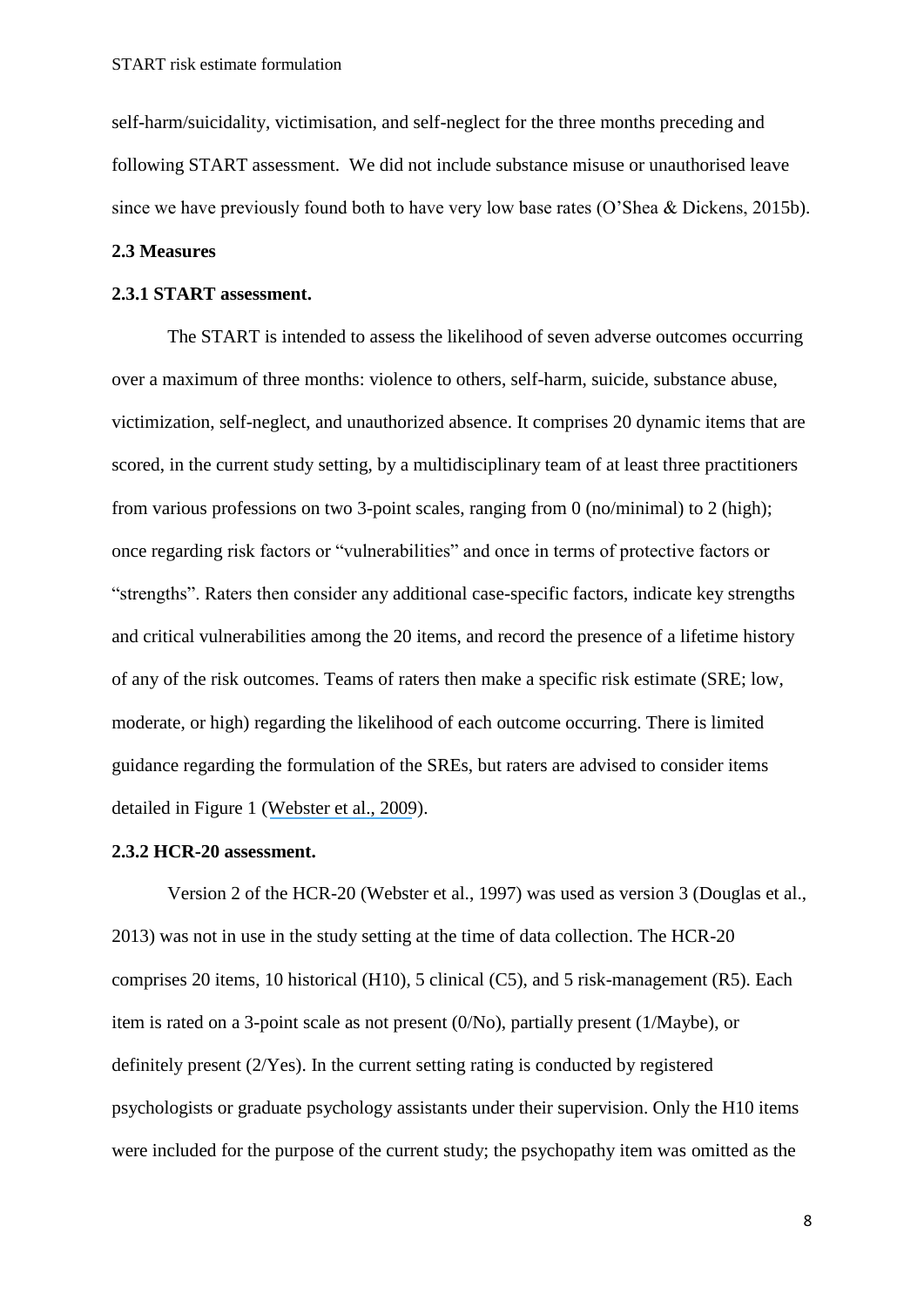majority of patients had not had a formal psychopathy assessment. Scores were prorated in accordance with guidance in the HCR-20 manual (Webster et al., 1997).

#### **2.3.3 Demographic and clinical data.**

Age, gender, security level, legal status, admission and discharge dates, self-reported ethnicity and ICD-10 (World Health Organisation, 1992) psychiatric diagnoses were extracted from patient records.

#### **2.3.4 Risk Behaviours.**

Hospital policy dictates that a free text electronic progress note is entered by a qualified member of the patients' multidisciplinary team for each patient, on a per shift basis. Staff can electronically flag the note if any of a range of risk outcomes has occurred. As part of a previous study we (LEO, GLD) collated all outcomes flagged as "Aggression – Physical", "Aggression – Verbal", "Absconding", "Self-harm/Suicide", "Self-neglect" "Substance Misuse", and "Vulnerability, and coded incidents occurring after assessment; inter-rater reliability was in the excellent range (kappa .83-1.00; O'Shea et al., 2015). Incidents were coded using the START Outcome Scale (SOS; Nicholls et al., 2007) which comprises 12 outcome categories, rated on a criterion-referenced severity scale of 0 (outcome absent) to 4 (most severe): verbal aggression, aggression against property, physical aggression against others, sexual aggression, self-harm, suicide ideation and planning, suicide behaviours, self-neglect, unauthorised leave, substance abuse, being victimised, and stalking. We did not code entries separately for sexual aggression and stalking since the START is not intended to predict these outcomes; Aggression against property and physical aggression against others were analysed as a single outcome (physical aggression) as were self-harm, suicide ideation and planning, and suicide behaviours (self-harm/suicide); additionally, we combined incidents of physical aggression and verbal aggression to form an "Any Aggression" category (see O'Shea et al., 2015). Incidents occurring prior to assessment were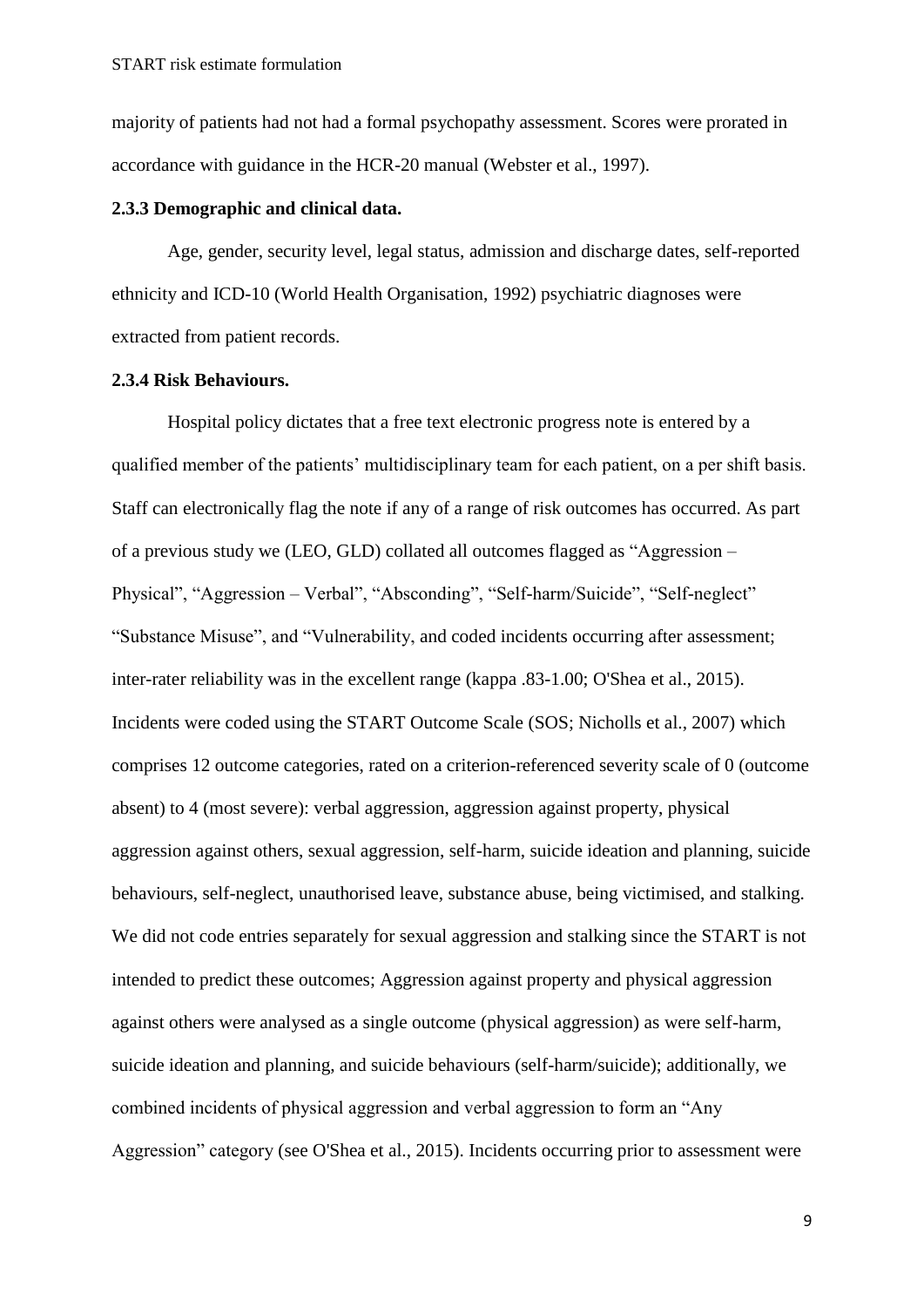coded in the same way by LEO and an undergraduate psychology student who received training in rating. Inter-rater reliability was again measured on a sample of progress notes for 20 patients per outcome. Presence of adverse events corresponding to each risk outcome in the three months before and after assessment was dichotomised as present or absent.

#### **2.4 Data analysis**

Descriptive statistics were calculated to examine sample characteristics, the distribution of START scores and SREs, Historical HCR-20 scores, and the incidence of risk outcomes before and after START assessment. Multinomial logistic regression was used to examine the contribution of recent behaviour and the various START and HCR-20 components to the SREs; specific risk estimates were entered as dependent variables in turn, with the low risk group defined as the reference category. START Strength scores, START Vulnerability scores and H10 scores were entered as covariates, and the corresponding flagged risk history from the START assessment, and the presence of risk behaviours in the three months preceding START assessment were entered as factors (reference category = absence of the history/behaviour). Cox and Snell's and Nagelkerke's  $R^2$  were reported as an indication of how well the model fits the data; Cox and Snell's  $R^2$  is more commonly used, but has a maximum value of less than 1, making it difficult to interpret. Nagelkerke's  $R^2$ ([Nagelkerke, 1991](https://www.researchgate.net/publication/31102908_A_More_General_Definition_of_the_Coefficient_of_Determination?el=1_x_8&enrichId=rgreq-b1464a5a-7b8f-425b-8fab-e373869daae6&enrichSource=Y292ZXJQYWdlOzMwMTYxMjg0ODtBUzozNTQ0Mzg2MTYyNDAxMjhAMTQ2MTUxNjE1OTEzNA==)) is more similar to  $R^2$  values generated from linear regression (Eberhart and Hammen, 2006), which can be explained as the proportion of the variance explained by the predictors in the model ([Peng et al., 2002](https://www.researchgate.net/publication/242579096_An_Introduction_to_Logistic_Regression_Analysis_and_Reporting?el=1_x_8&enrichId=rgreq-b1464a5a-7b8f-425b-8fab-e373869daae6&enrichSource=Y292ZXJQYWdlOzMwMTYxMjg0ODtBUzozNTQ0Mzg2MTYyNDAxMjhAMTQ2MTUxNjE1OTEzNA==)). Binary logistic regression was then used to examine the ability of the component parts, recent adverse outcomes, and SREs to predict adverse outcomes in the following three months (for categorical variables, reference category = absence of the history/behaviour). The START components and recent adverse outcomes were entered in step 1 and the SREs were entered in step 2 to investigate whether they had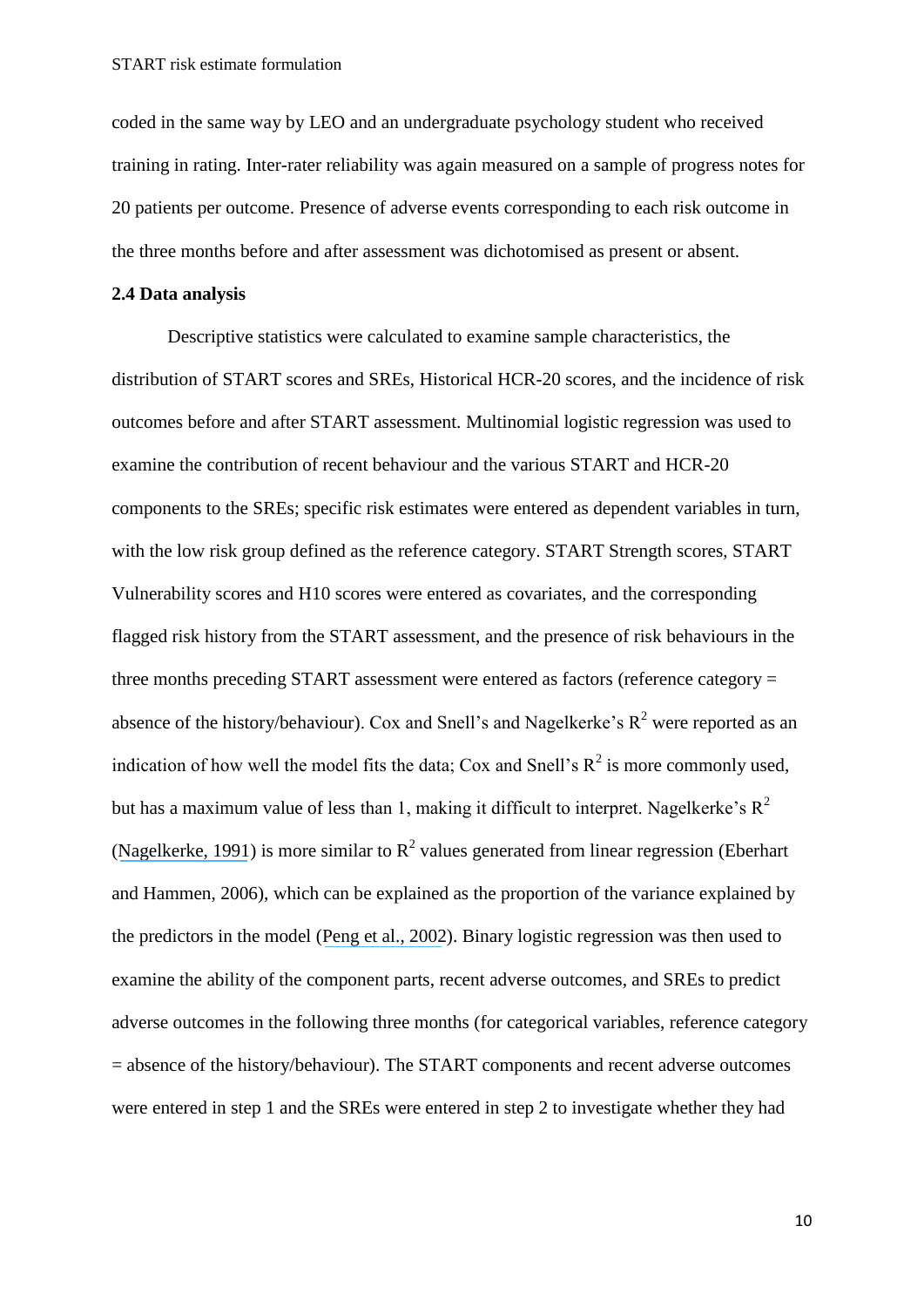incremental validity over the component parts alone. All analyses were conducted using PASW Statistics version 18 for Windows (SPSS Inc, Chicago, US).

#### **3. Results**

#### **3.1 Inter-rater reliability**

Inter-rater reliability for the coding of behaviour in the three months prior to START assessment was in the good to excellent range; Cohen's kappa ranged from 0.64-1.00, mean 0.89.

#### **3.2 Sample characteristics**

There were 84 patients who met the inclusion criteria; mean age at assessment was 34.15 years (*SD*=14.18). Nearly three quarters of the sample were male (*n*=61, 72.6%); approximately half (*n*=39, 46.4%) were Caucasian, 3 (3.6%) were of Asian background, three (3.6%) were Black, two (2.4%) were of mixed ethnic background and the remainder (*n*=37, 44%) had no recorded ethnicity. Most common ICD-10 psychiatric diagnoses were "Schizophrenia, schizotypal and delusional disorders" (F20-F29; *n*=35, 41.7%), "Disorders of psychological development" (F80-F89; *n*=27, 32.1%), "Disorders of adult personality and behaviour" (F60-F69; *n*=25, 29.8%), and "Mental retardation" (F70-F79; *n*=16, 19%); hereafter referred to as intellectual disability. There were 52 (61.9%) patients admitted under forensic sections of the Mental Health Act (1983, amended in 2007), 31 (36.9%) admitted under civil sections, and one (1.2%) informal admission; 49 patients (58.3%) were resident in medium secure wards and 35 (41.7%) were in low secure wards. The mean time between admission and the first START assessment was 245 days (*SD*=109.8; range 39.9 – 488.9); the mean time between START assessment and HCR-20 assessment was 117.2 days (*SD*=92.2; range  $3 - 503$ ).

#### **3.3 Scores and SREs**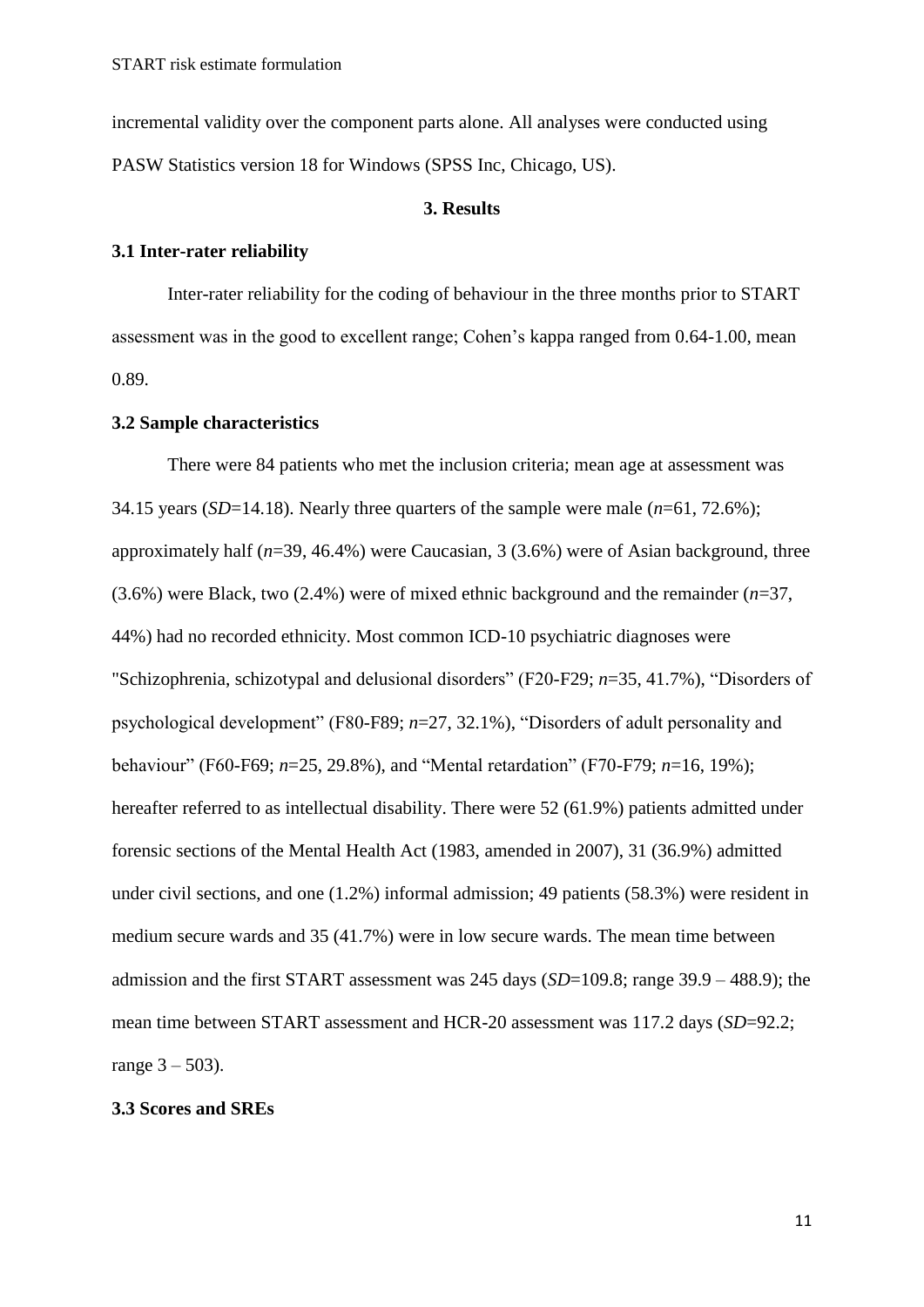The mean total score on the START Strength scale was  $16.8$  (*SD*=6.6; range  $4 - 31$ ); the mean START Vulnerability total score was  $24.9$  (*SD*=7.0; range  $10 - 40$ ). Scores on the historical scale of the HCR-20 ranged from 5 to 18 (Mean 13.4, *SD*=3.2). The distributions of the SREs are presented in Table 1; in all cases, the low risk category contained the largest proportion of people.

#### **3.4 Base rates**

The percentage of people with a lifetime history of each of the adverse outcomes is presented in Table 1; the most common historical behaviour was violence, followed by selfneglect. Base rates for engaging in adverse outcomes in the three months prior to and after START risk assessment are presented in Table 2. The most commonly recorded outcome was any aggression, in which approximately two thirds of the sample engaged in at both time points; the least commonly recorded outcome was self-neglect.

#### **3.5 Predicting SREs from START assessments and recent adverse outcomes**

Results of the multinomial logistic regressions are presented in Table 3.

#### **3.5.1 Model for SRE Violence.**

The model examining which components predict violence risk level assignment was significant ( $\chi^2$ [10]=39.74, *p*<.001); Cox and Snell's  $R^2$ =.40, Nagelkerke's  $R^2$ =.46. In detail, the odds of being rated as moderate risk compared to low risk was 0.30 for those with a recorded lifetime history of violence relative to those without a lifetime history; while the vulnerability score was the only significant predictor of increased risk of being rated high risk compared with being rated as low risk, and each 1 point increase on this scale increased the odds of being rated as high risk by 1.43. None of the remaining components significantly predicted SRE assignment.

#### **3.5.2 Model for SRE self-harm.**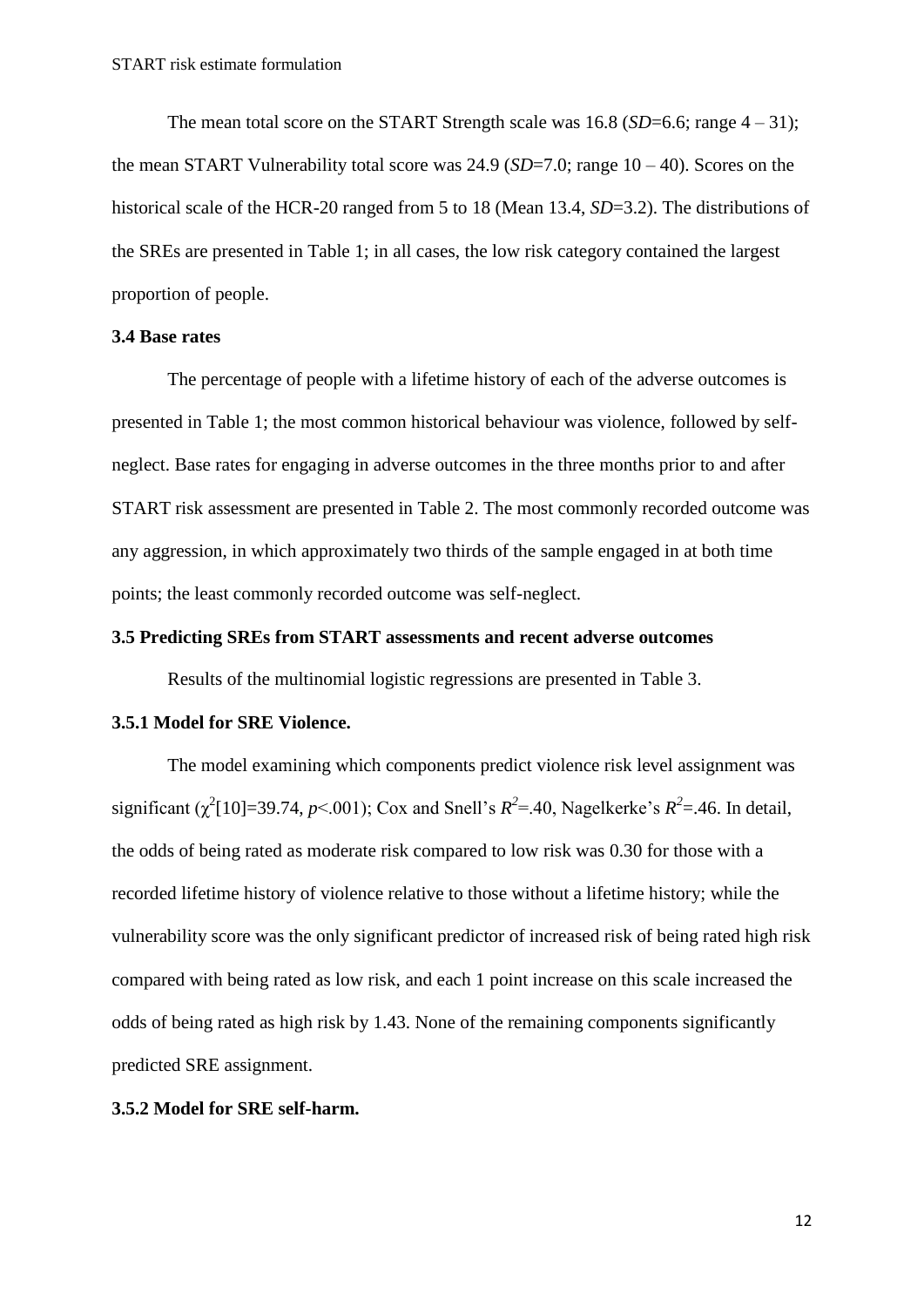The model for prediction of the self-harm SRE was also significant  $(\chi^2[10]=21.94$ ,  $p=0.015$ ); Cox and Snell's  $R^2=0.29$ , Nagelkerke's  $R^2=0.36$ . The odds of being rated moderate risk compared to low risk if self-harm/suicidal behaviours were present in the three months prior to the START assessment was 18.35; similarly, the odds of being rated high risk compared to low risk if such behaviours were present in the three month prior to assessment was 20.70. None of the remaining components were significant predictors of the SRE.

#### **3.5.3 Model for SRE Suicide.**

The overall model for predicting risk levels assigned by the suicide SRE was statistically significant  $(\chi^2[10]=19.73, p=0.032)$ ; Cox and Snell's  $R^2=0.31$ , Nagelkerke's  $R^2$ =0.43. Consistent with the results from the self-harm SRE model, the only significant predictor was self-harm/suicidal behaviours in the three months prior to assessment. The odds of being rated moderate risk compared to low risk if recent self-harm/suicidal behaviours were present was 50; this was non-significant when comparing those rated as high with those rated as low risk.

#### **3.5.4 Model for SRE Victimisation.**

The overall model examining which components predict the victimisation SRE was significant ( $\chi^2$ [10]=25.18, *p*=.005); Cox and Snell's  $R^2$ =0.29, Nagelkerke's  $R^2$ =0.34. However, none of the included components significantly predicted assignment to the moderate risk category. For each one-point increase in H10 score, individuals were 1.41 times more likely to be rated as high risk; the odds of those who had been victimised in the three months prior to the START assessment being rated as high risk was 8.24, compared with those who had not been victimised.

#### **3.5.5 Model for SRE Self Neglect.**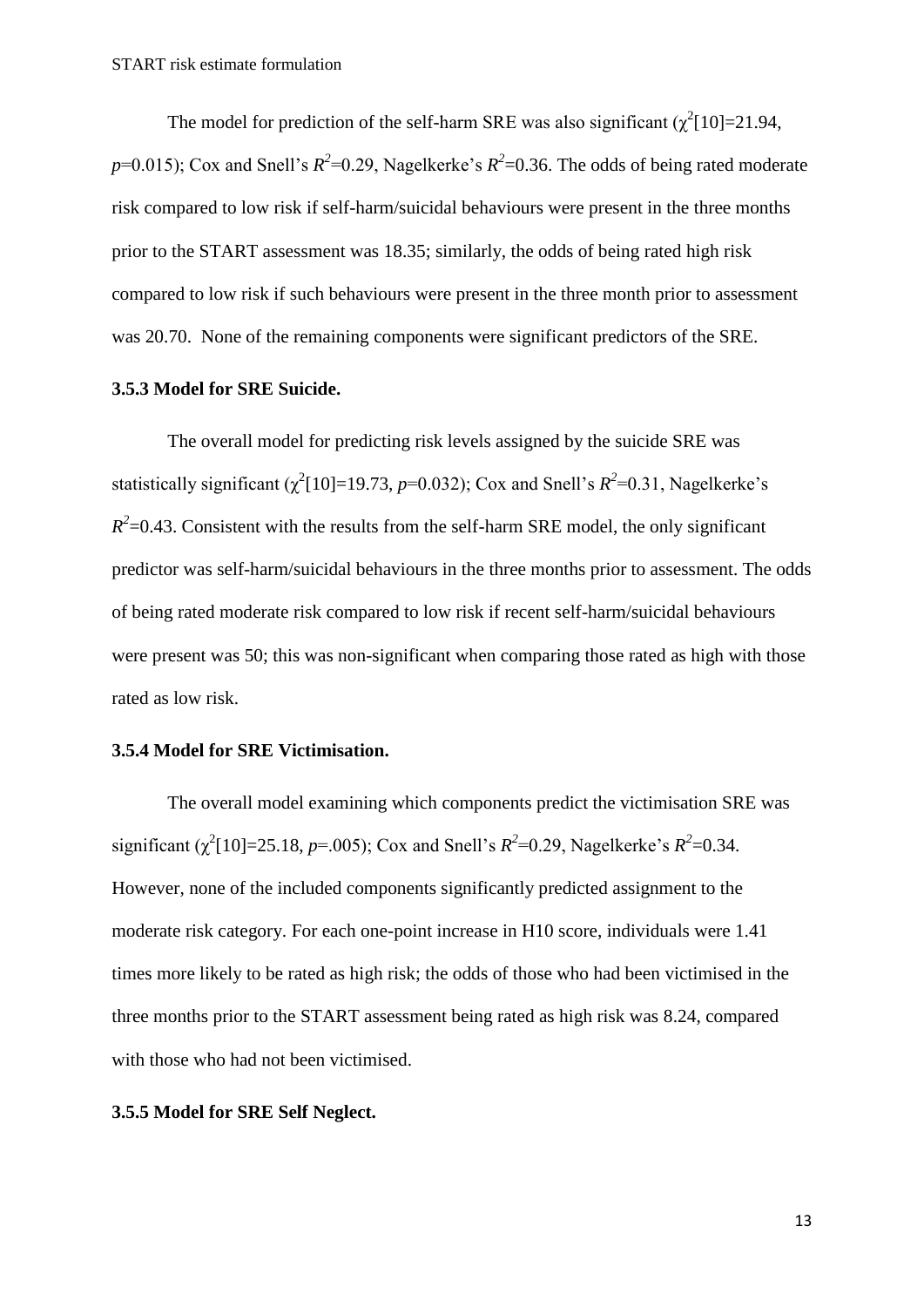The model examining components predicting the self-neglect specific risk estimate was non-significant  $(\chi^2[10] = 18.14, p=0.053)$ ; Cox and Snell's  $R^2=0.22$ , Nagelkerke's  $R^2$ =0.25.

# **3.6 Predicting adverse outcomes from START assessment, recent adverse outcomes, and specific risk estimates**

The results of the binary logistic regression are presented in Table 4.

#### **3.6.1 Any aggression.**

Step 1 of the model, based on START components and recent aggressive behaviour, was a significant predictor of any aggression in the three months following assessment  $(\chi^2[5] = 32.12, p < 0.001)$ ; Cox and Snell's  $R^2 = .34$ , Nagelkerke's  $R^2 = 0.48$ . The overall model after the addition of the specific risk estimate for violence was also significant  $(\chi^2[7] = 32.88$ ,  $p$ <0.001); Cox and Snell's  $R^2$ =0.35, Nagelkerke's  $R^2$ =0.49; however, the addition of the SRE to the model did not improve prediction  $(\chi^2[2] = 0.76, p = 0.683)$ . Any aggression occurring in the three months before START assessment was the only significant predictor in the model; individuals who had been aggressive were 7.81 times more likely to also be aggressive in the subsequent three months compared with those who had not been aggressive prior to the assessment. This was reduced to 7.50 times more likely after the addition of the SRE in step 2. The violence SRE did not predict its corresponding outcome.

#### **3.6.2 Self-harm/suicide.**

Step 1, based on START components and recent self-harm and suicidal behaviour, was a significant predictor of self-harm/suicide in the three months following assessment  $(\chi^2[6] = 20.70, p=0.002)$ ; Cox and Snell's  $R^2 = 0.32$ , Nagelkerke's  $R^2 = 0.45$ . The overall model after the addition of the specific risk estimates for self-harm and suicide was also significant  $(\chi^2[10]=31.92, p<0.001)$ ; Cox and Snell's  $R^2=0.45$ , Nagelkerke's  $R^2=0.64$  and the addition of the SREs added incremental predictive utility  $(\chi^2[4] = 11.23, p = 0.024)$ . Again, the only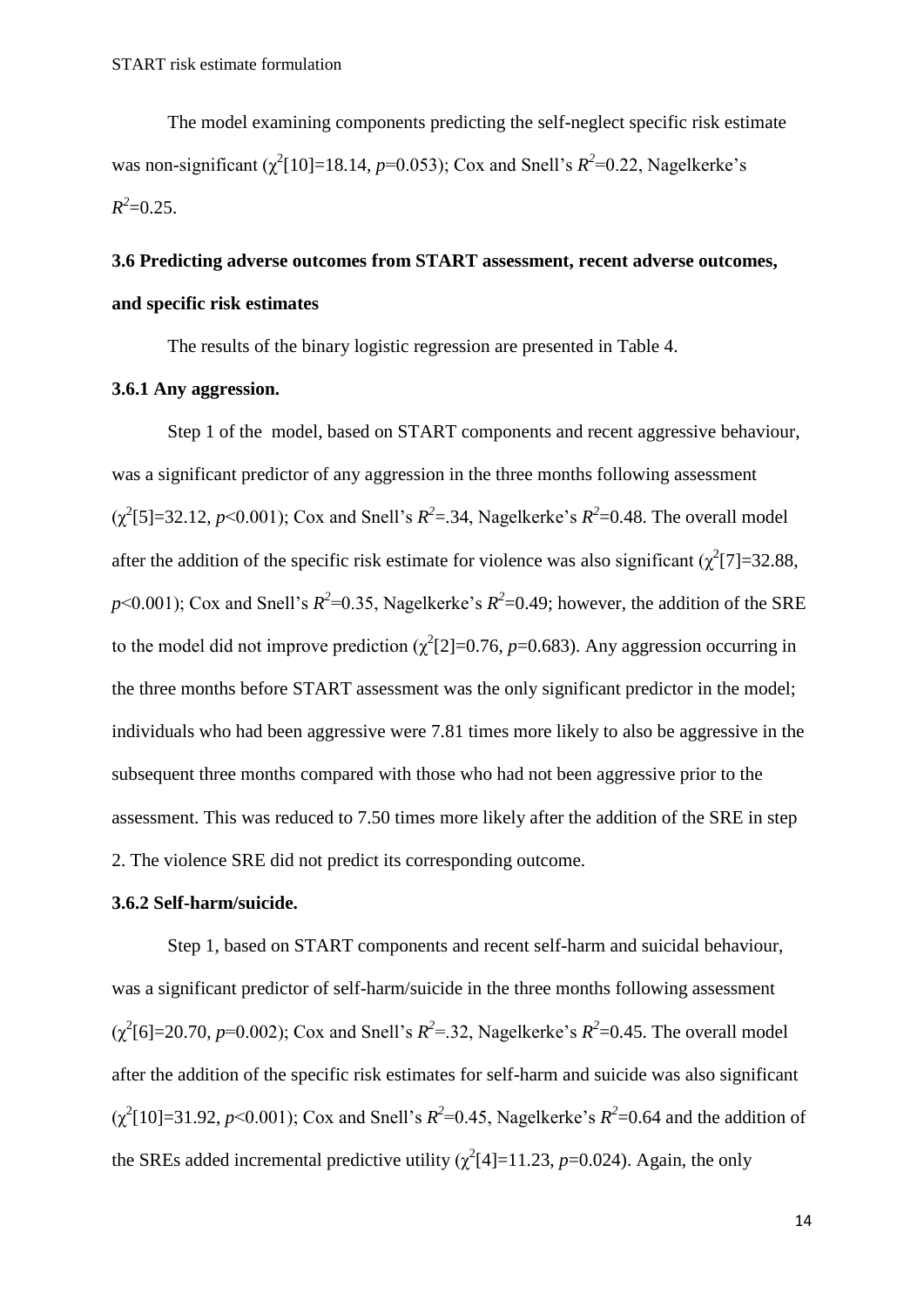significant predictor was self-harm/suicide in the preceding three months, which increased odds of engaging in subsequent self-harm/suicide by 22.26; this was non-significant after the addition of the SREs in step 2. Neither the self-harm or suicide SREs were significant predictors of the composite self-harm/suicide outcome.

#### **3.6.3 Victimisation.**

Step 1, based on START components and recent victimisation, was a significant predictor of victimisation in the three months following assessment ( $\chi^2$ [5]=16.80, *p*=0.005); Cox and Snell's  $R^2 = 20$ , Nagelkerke's  $R^2 = 0.31$ . The overall model after the addition of the SRE for victimisation was also significant ( $\chi^2$ [7]=30.20, *p*<0.001); Cox and Snell's  $R^2$ =0.34, Nagelkerke's  $R^2$ =0.51 and the addition of the SRE added incremental predictive utility  $(\chi^2[2] = 13.40, p = 0.001)$ . The only significant predictor was victimisation in the three months before assessment which increased odds of further victimisation by 11.73; this was reduced to 8.69 times more likely after the addition of the SRE. The odds of being victimised following the START assessment was 34.48 times more likely for those rated high risk relative to those rated low risk.

#### **3.6.4 Self-neglect.**

Step 1, based on START components and recent self-neglect, was a significant predictor of self-neglect in the three months following assessment  $(\chi^2[5] = 22.26, p < 0.001)$ ; Cox and Snell's  $R^2$ =.26, Nagelkerke's  $R^2$ =0.45. The overall model after the addition of the specific risk estimate for self-neglect was also significant  $(\chi^2[7] = 23.68, p < 0.001)$ ; Cox and Snell's  $R^2$ =0.27, Nagelkerke's  $R^2$ =0.48. The addition of the SRE did not add incremental predictive utility  $(\chi^2[2]=1.42, p=0.491)$ . Self-neglect in the three months before assessment was a significant predictor of self-neglect in the three months after START assessment and increased odds of engaging by 23.58; this was increased to 25.08 after the addition of the SRE in step 2. The Strength score was also a significant predictor; for every 1 point increase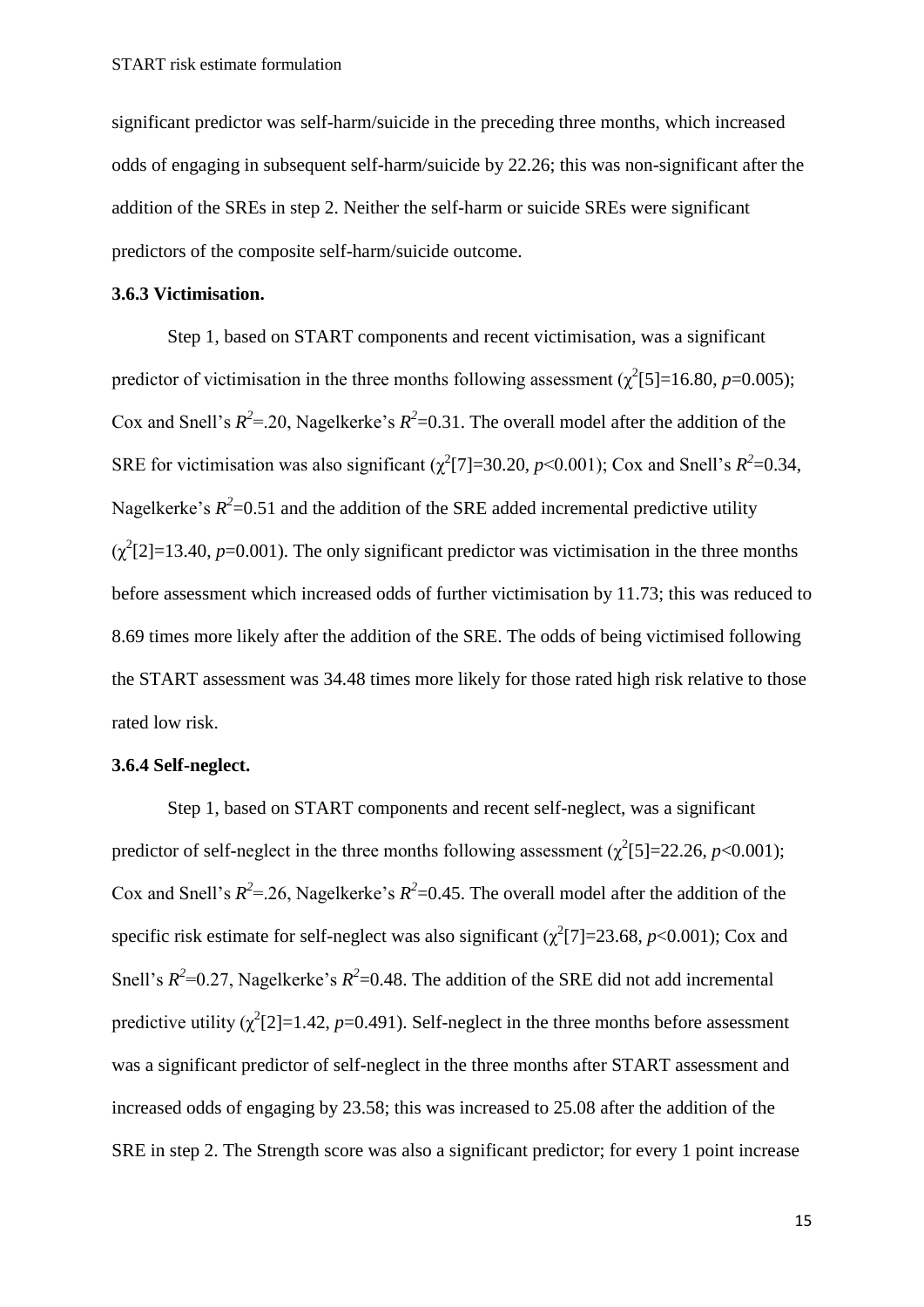on this scale (i.e. as the number of strengths increased) individuals were 0.70 times as likely to engage in self-neglect. The SRE was not a significant predictor of its corresponding outcome.

#### **4. Discussion**

We have investigated how clinicians in a secure psychiatric setting make formulations of risk, and how those formulations fair as predictors of adverse outcomes compared with their constituent parts. Rating teams considered historical violent behaviour to be important components of an elevated SRE rating of moderate. The presence of dynamic risk factors, represented by the START Vulnerabilities scale, was important in the decision to make an SRE rating of high risk but did not play a significant role in a moderate rating. However, the only component in the START risk formulation to significantly predict actual aggression in the three months following assessment was the presence of aggression in the three month period prior to assessment. As a result, we can conclude that for this outcome, the clinical teams did not consider the available information in the optimal manner since their rating of increased risk would have most accurately predicted outcome if it had been based solely on recent behaviour. This finding is consistent with previous research about the START. First, clinicians are considering dynamic risk factors in addition to a history of violence when formulating the violence SRE; this is probably because they know that this is where the greatest evidence base lies (e.g., O'Shea and Dickens, 2014). Second, they have some difficulty in applying the information to the case at hand specifically in making fine-grained decisions about the level of risk ([Doyle et al., 2008](https://www.researchgate.net/publication/240290683_Implementing_the_Short-Term_Assessment_of_Risk_and_Treatability_START_in_a_forensic_mental_health_service?el=1_x_8&enrichId=rgreq-b1464a5a-7b8f-425b-8fab-e373869daae6&enrichSource=Y292ZXJQYWdlOzMwMTYxMjg0ODtBUzozNTQ0Mzg2MTYyNDAxMjhAMTQ2MTUxNjE1OTEzNA==)) since the dynamic factors only appear to contribute to assignment to the high risk category. Too much emphasis is being placed on historical factors; the current evidence suggests that patients with a lifetime history of violence will be unlikely to be rated at low risk of violence irrespective of recent behaviour and scores on dynamic factors. These factors have extremely limited ability to demonstrate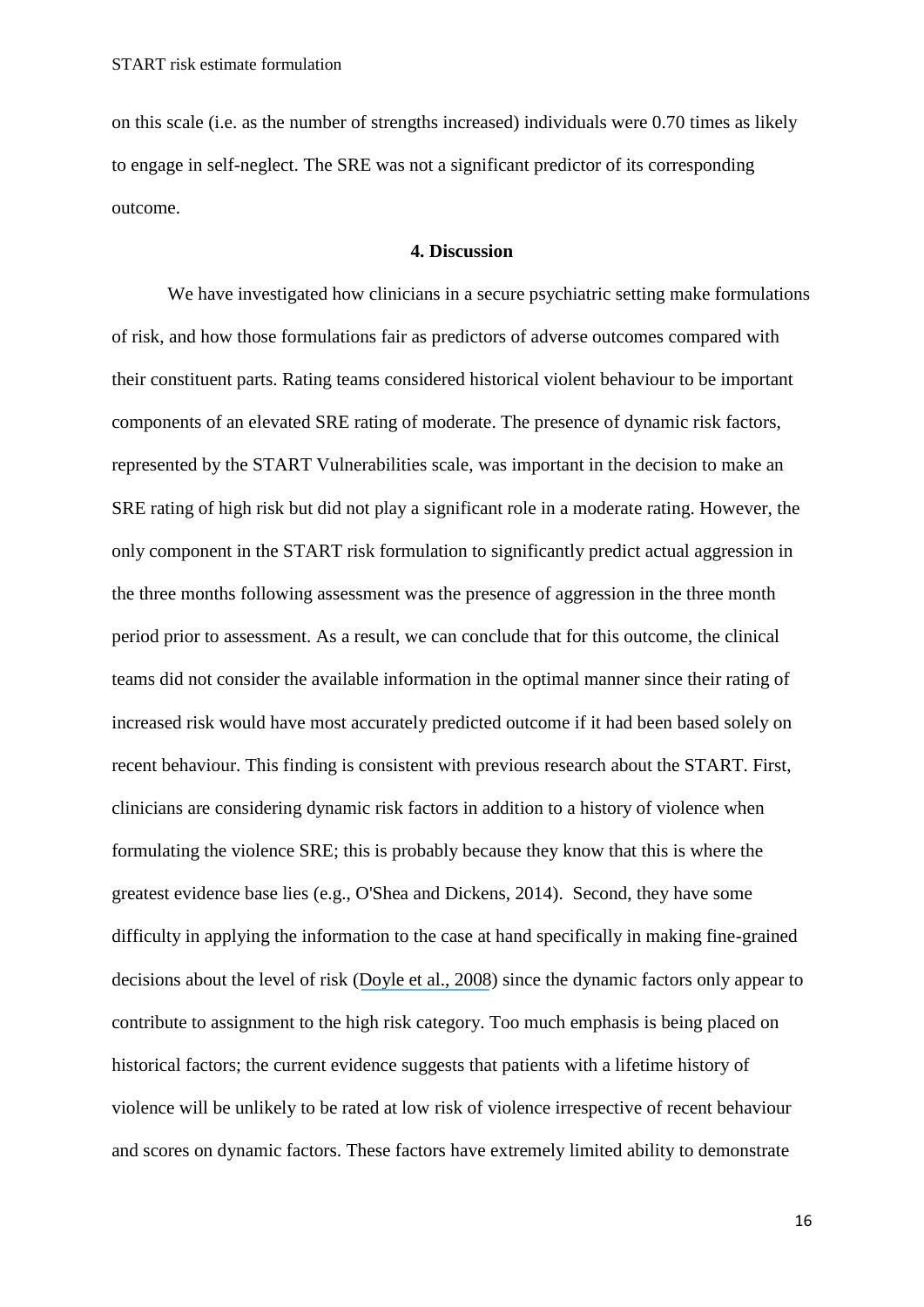positive change as a result of therapeutic interventions ([Rogers, 2000](https://www.researchgate.net/publication/12298576_The_Uncritical_Acceptance_of_Risk_Assessment_in_Forensic_Practice?el=1_x_8&enrichId=rgreq-b1464a5a-7b8f-425b-8fab-e373869daae6&enrichSource=Y292ZXJQYWdlOzMwMTYxMjg0ODtBUzozNTQ0Mzg2MTYyNDAxMjhAMTQ2MTUxNjE1OTEzNA==)), such that patients likely score highly in these domains following treatment, irrespective of reduction in dynamic risk factors and aggressive incidents. The current results therefore suggest that if a patient is rated at elevated risk of violence when admitted to a secure psychiatric setting due to history of violence, this rating will be unlikely to decrease. Indeed, this hypothesis has been borne out by recent HCR-20 longitudinal research (Morrissey et al., 2014; O'Shea and Dickens, 2015a). Further, results also suggest that a START SRE of high risk for violence in the absence of recent violence may be unwarranted given the relative predictive value of the latter; as a result it is possible that restrictive management practices based on such an estimate is not attuned to the individual's actual risk and could therefore be unethical.

For the self-harm and suicide SREs, the only component that significantly predicted the assigned risk level was the presence of a corresponding adverse event in the preceding three months suggesting that clinicians are giving the most weight to previous behaviour and less to risk and protective factors. This is consistent with previous research which has shown that START SREs, but not dynamic factors, predict their associated outcomes (O'Shea and Dickens, 2014; O'Shea et al., 2015). Clinicians should be advised to maintain focus on recent corresponding adverse events when formulating SREs for self-harm and suicide as, for these outcomes, the only component to significantly predict each outcome was the presence of the corresponding behaviour in the three months before assessment. In the case of victimisation recent adverse outcome was a significant predictor of outcome although the SRE for victimisation added predictive value. These results again raise doubt regarding the relevance of the START items and the H10 items for the prediction of self-harm, suicide and victimisation. In fact, the START authors detail the rationale for including each of the items, but rarely cite empirical links between the items and outcomes other than aggression or violence ([Webster et al., 2009](https://www.researchgate.net/publication/256199673_Manual_for_the_Short-Term_Assessment_of_Risk_and_Treatability_START_Version_11?el=1_x_8&enrichId=rgreq-b1464a5a-7b8f-425b-8fab-e373869daae6&enrichSource=Y292ZXJQYWdlOzMwMTYxMjg0ODtBUzozNTQ0Mzg2MTYyNDAxMjhAMTQ2MTUxNjE1OTEzNA==)). Whilst reliance on recent behaviour may be useful for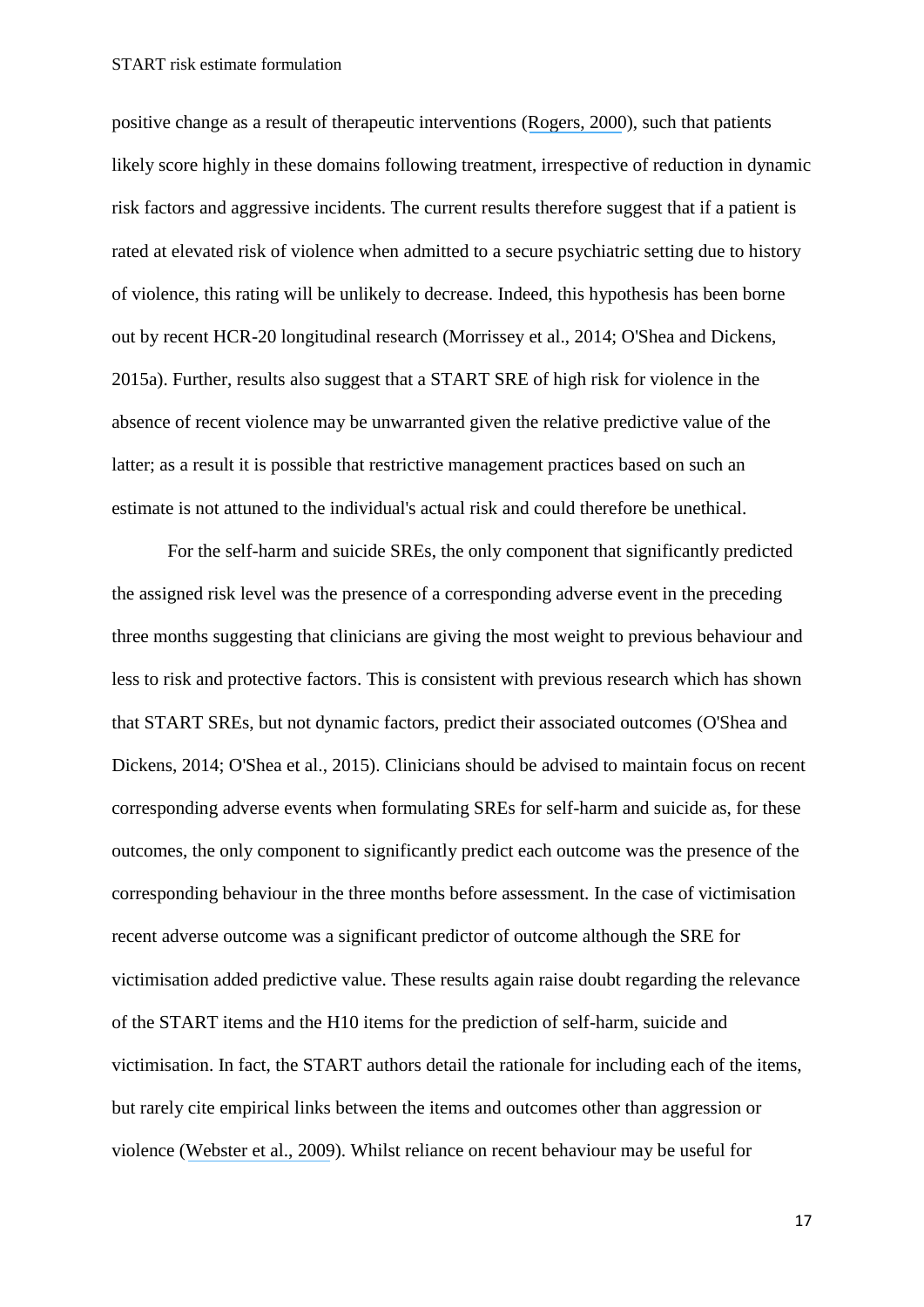identifying those who are at risk, it does not provide useful treatment targets and ultimately the aim of risk assessment is to inform prevention strategies (Douglas and Kropp, 2002). The recreational and impulse control items in the START have been found to be predictive of self-harm/suicide in males, whereas substance use, rule adherence and coping are of relevance to females (O'Shea and Dickens, 2015b). However, further work is needed to determine if any of the individual START items are of relevance to victimisation, and to derive additional evidence based risk and protective factors that can be incorporated into a structured risk assessment.

The self-neglect SRE was also only significantly predicted by the presence of selfneglect in the three months prior to START assessment. However, the Strength score was a significant predictor of self-neglect following assessment, in addition to recent behaviour, but the SRE did not predict its associated outcome. This is consistent with recent findings that demonstrate a lack of predictive efficacy of the SRE despite significant prediction achieved by the START Strength scores (O'Shea et al., 2015), and suggests that Strength scores may be of particular relevance to self-neglect, but are not considered as such by clinicians. Whilst self-neglect may be less problematic in psychiatric inpatients, in comparison with those in the community, as basic needs are provided for (Gunstone, 2003), relatively high rates have been reported among hospitalised patients ([Lelliott et al., 1994](https://www.researchgate.net/publication/15246268_A_national_audit_of_new_long-stay_psychiatric_patients_I_Method_and_description_of_the_cohort?el=1_x_8&enrichId=rgreq-b1464a5a-7b8f-425b-8fab-e373869daae6&enrichSource=Y292ZXJQYWdlOzMwMTYxMjg0ODtBUzozNTQ0Mzg2MTYyNDAxMjhAMTQ2MTUxNjE1OTEzNA==)). It would be beneficial to determine whether interventions aimed at bolstering protective factors are useful in reducing self-neglect in secure settings and whether advising clinicians to consider protective factors when formulating their SRE for self-neglect improves its predictive accuracy.

#### **4.1 Limitations**

Risk assessments were completed as part of routine clinical practice; therefore, we were unable to obtain any qualitative information from mental health professionals regarding the information that they believe is most important in influencing their SRE. It would be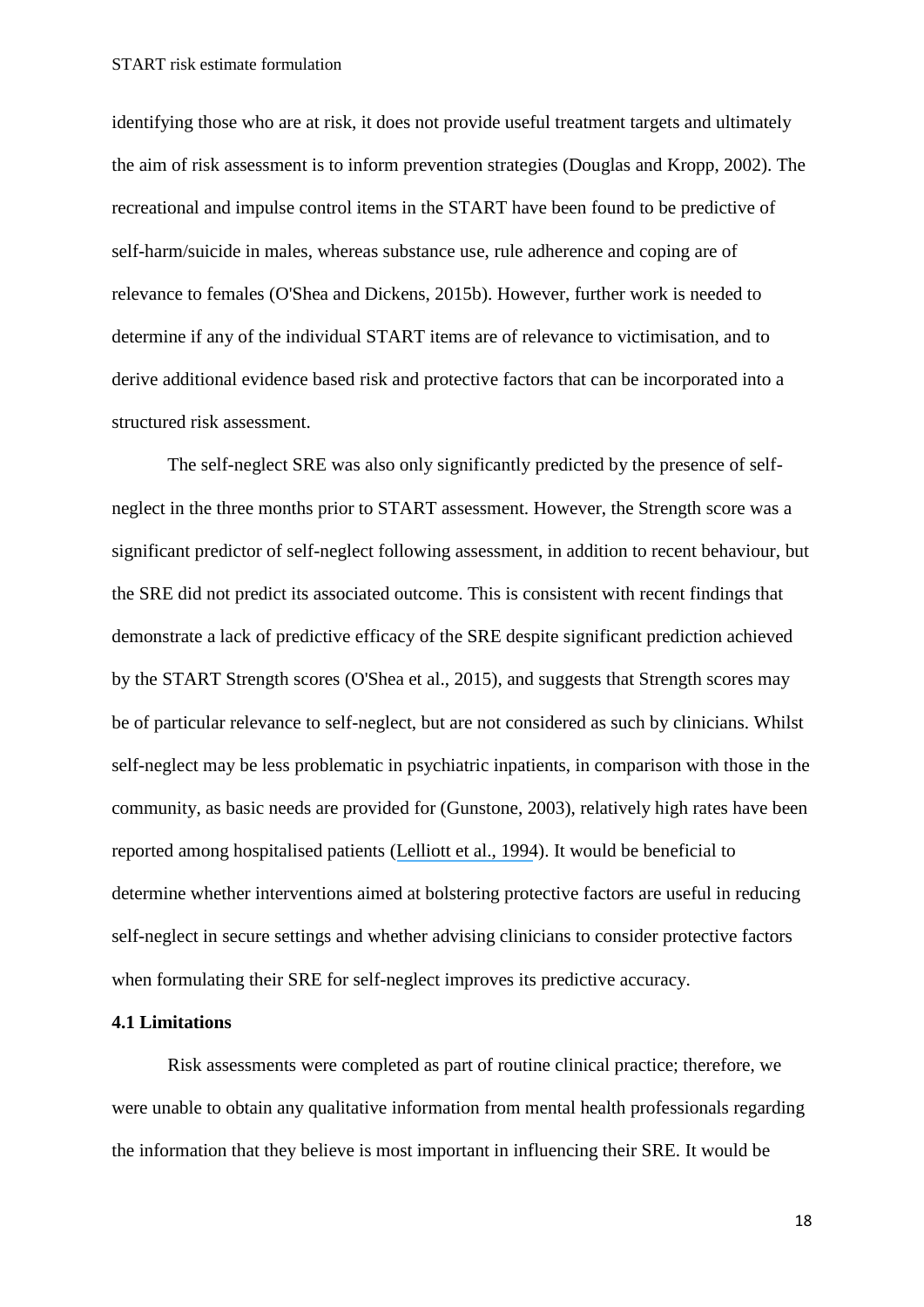beneficial to obtain such information to support the current results as examining which components are statistically related to the specific risk estimate only acts as a proxy for what clinicians are actually considering. Further, these findings come from an inpatient setting where information about recent behaviour is readily accessible and there is a strong culture of recording of adverse events. Therefore, these findings may not be generalizable to decisionmaking in other settings, where clinicians may not have access to recent behaviours, and hence, place a greater reliance on other components. Due to the restricted sample size we were only able to evaluate the contribution of a limited number of structured judgement components and, as a result, we are not able to comment on whether and how other component items such as key strengths, critical vulnerabilities, or T.H.R.E.A.T. items contribute to assessment. It is not entirely clear, however, how they might be operationalized as variables. Given the very large number of variables suggested for consideration in rating the START, the important role of the individual clinician in the process, and the requirement to consider case-specific factors we question whether it will ever be possible to adequately investigate the precise contribution of all items to risk estimation In the current study setting, the START and HCR-20 are mandated for all adult patients; therefore, the current sample should be largely representative of the wider patient population. However, as patients were required to be resident in the service for 3 months before and after START assessment to allow for the collection of outcome data, the included sample may not be representative of patients whose admission was shorter than 3 months, and the study was conducted across one provider of mental health services. Therefore, practitioners should consider the sample characteristics when interpreting the generalisability of results to their own practice, particularly for short-stay patients. Finally, the amount of missing SREs ranged from 8.3 (SRE violence) to 35.7% (SRE suicide) and it is possible that this might affect generalisability.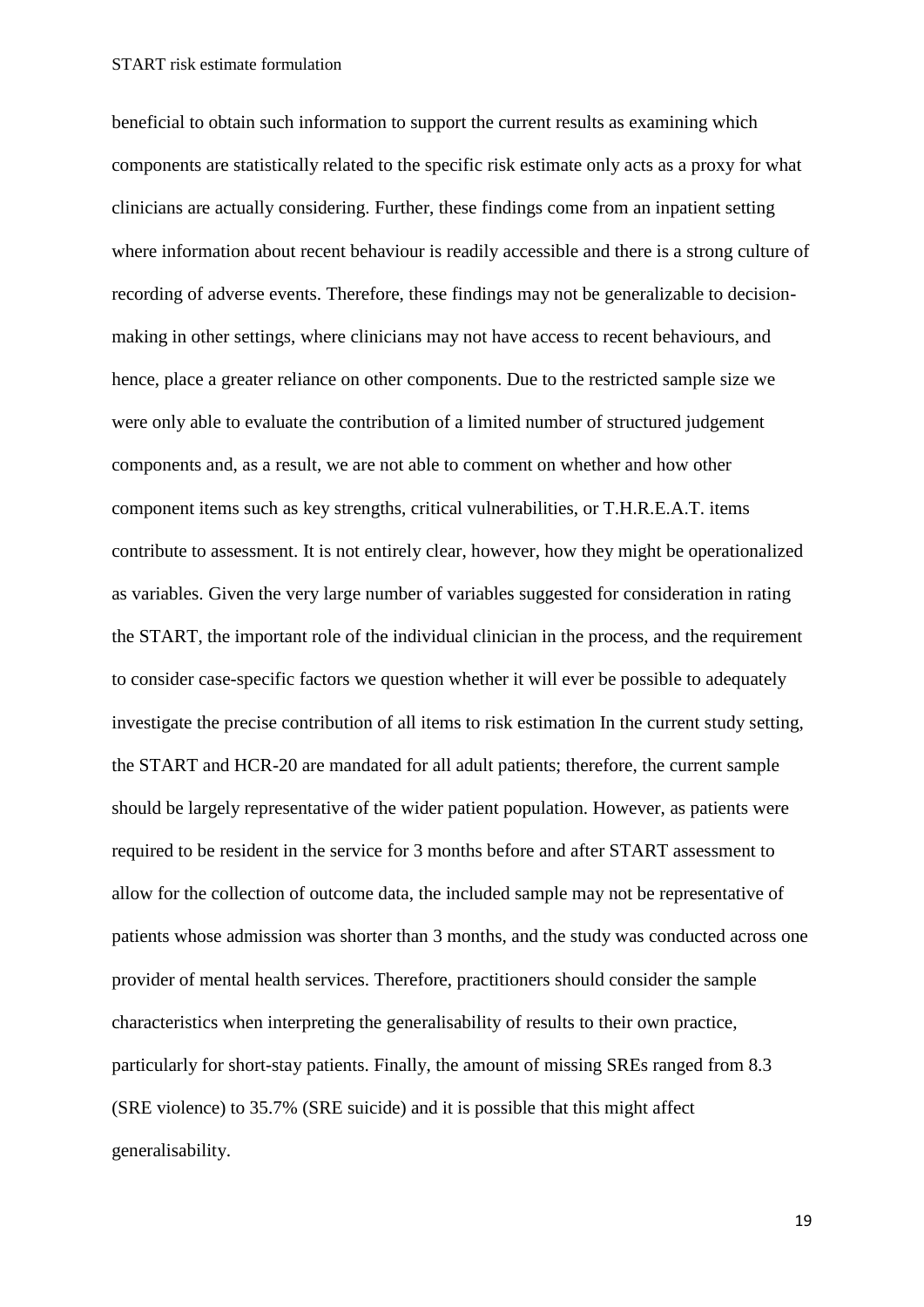#### **4.2 Conclusions**

The current study provides some of the first insights into the formulation of SREs in a secure psychiatric setting and suggests that clinicians are not considering available information in the optimal manner for all outcomes. In total, the results suggest very limited utility of the START components as predictors of adverse outcomes beyond what is achieved by recent behaviours. While the examination of the predictive efficacy of assessment tools like the START is a necessary step in determining their ability to assist in the prevention and management of adverse outcomes, the future of research with the START should be in determining if it provides a useful structure to allow teams to consider possible intervention targets, and ultimately reduce the number of negative outcomes. For outcomes like self-harm and victimisation the majority of the current START items are unlikely to be informative. For the victimisation outcome, SREs made by teams seems to incorporate factors that provide some incremental validity over predictions based solely on recent behaviour; we cannot distinguish what these factors are from the current design and this should be subject to further research.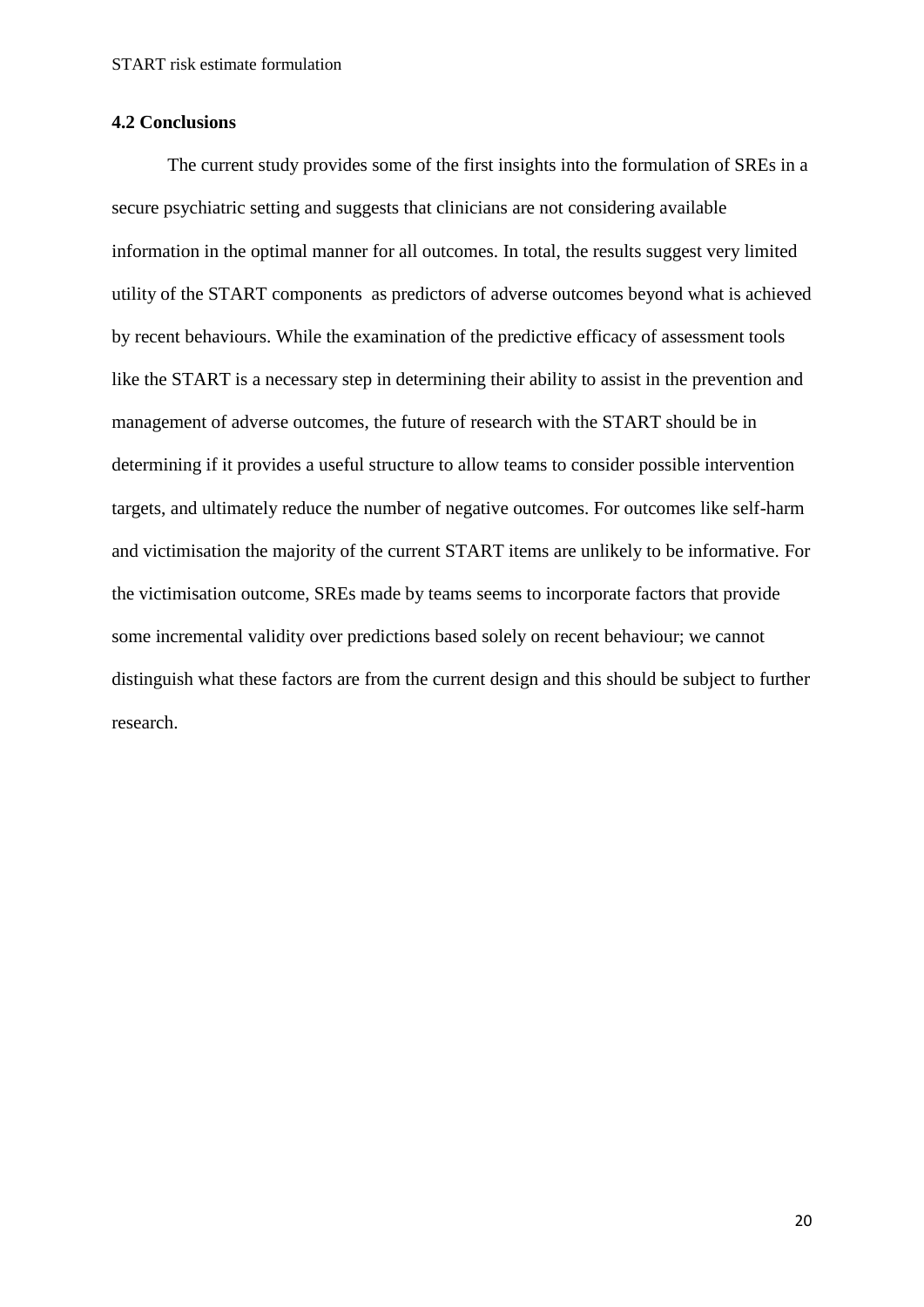#### **References**

- Buchanan, A., 2013. Violence risk assessment in clinical settings: being sure about being sure. Behavioral Sciences and the Law. 31 (1), 74-80. doi: 10.1002/bsl.2045
- [Crocker, A. G., Braithwaite, E., Laferriere, D., Gagnon, D., Venegas, C., Jenkins, T. A., 2011. START](https://www.researchgate.net/publication/232935078_START_Changing_Practice_Implementing_a_Risk_Assessment_and_Management_Tool_in_a_Civil_Psychiatric_Setting?el=1_x_8&enrichId=rgreq-b1464a5a-7b8f-425b-8fab-e373869daae6&enrichSource=Y292ZXJQYWdlOzMwMTYxMjg0ODtBUzozNTQ0Mzg2MTYyNDAxMjhAMTQ2MTUxNjE1OTEzNA==)  [changing practice: implementing a risk assessment and management tool in a civil](https://www.researchgate.net/publication/232935078_START_Changing_Practice_Implementing_a_Risk_Assessment_and_Management_Tool_in_a_Civil_Psychiatric_Setting?el=1_x_8&enrichId=rgreq-b1464a5a-7b8f-425b-8fab-e373869daae6&enrichSource=Y292ZXJQYWdlOzMwMTYxMjg0ODtBUzozNTQ0Mzg2MTYyNDAxMjhAMTQ2MTUxNjE1OTEzNA==) [psychiatric setting. The International Journal of Forensic Mental](https://www.researchgate.net/publication/232935078_START_Changing_Practice_Implementing_a_Risk_Assessment_and_Management_Tool_in_a_Civil_Psychiatric_Setting?el=1_x_8&enrichId=rgreq-b1464a5a-7b8f-425b-8fab-e373869daae6&enrichSource=Y292ZXJQYWdlOzMwMTYxMjg0ODtBUzozNTQ0Mzg2MTYyNDAxMjhAMTQ2MTUxNjE1OTEzNA==) Health 10 (1), 13-28. [doi:10.1080/14999013.2011.553146](https://www.researchgate.net/publication/232935078_START_Changing_Practice_Implementing_a_Risk_Assessment_and_Management_Tool_in_a_Civil_Psychiatric_Setting?el=1_x_8&enrichId=rgreq-b1464a5a-7b8f-425b-8fab-e373869daae6&enrichSource=Y292ZXJQYWdlOzMwMTYxMjg0ODtBUzozNTQ0Mzg2MTYyNDAxMjhAMTQ2MTUxNjE1OTEzNA==)
- [de Ruiter, C., Nicholls, T. L., 2011. Protective factors in forensic mental health: a](https://www.researchgate.net/publication/215880776_Protective_Factors_in_Forensic_Mental_Health_A_New_Frontier?el=1_x_8&enrichId=rgreq-b1464a5a-7b8f-425b-8fab-e373869daae6&enrichSource=Y292ZXJQYWdlOzMwMTYxMjg0ODtBUzozNTQ0Mzg2MTYyNDAxMjhAMTQ2MTUxNjE1OTEzNA==) new frontier. The [International Journal of Forensic Mental](https://www.researchgate.net/publication/215880776_Protective_Factors_in_Forensic_Mental_Health_A_New_Frontier?el=1_x_8&enrichId=rgreq-b1464a5a-7b8f-425b-8fab-e373869daae6&enrichSource=Y292ZXJQYWdlOzMwMTYxMjg0ODtBUzozNTQ0Mzg2MTYyNDAxMjhAMTQ2MTUxNjE1OTEzNA==) Health 10 (3), 160-170. [doi:10.1080/14999013.2011.600602](https://www.researchgate.net/publication/215880776_Protective_Factors_in_Forensic_Mental_Health_A_New_Frontier?el=1_x_8&enrichId=rgreq-b1464a5a-7b8f-425b-8fab-e373869daae6&enrichSource=Y292ZXJQYWdlOzMwMTYxMjg0ODtBUzozNTQ0Mzg2MTYyNDAxMjhAMTQ2MTUxNjE1OTEzNA==)
- Douglas, K., Hart, S., Webster, C., Belfrage, H., 2013. HCR-20: Assessing risk for violence (Version 3). Burnaby, BC: Mental Health, Law, and Policy Institute, Simon Fraser University.
- Douglas, K. S., Kropp, P. R., 2002. A prevention-based paradigm for violence risk assessment Clinical and research applications. Criminal Justice and Behavior, 29 (5), 617-658. doi:10.1177/009385402236735
- [Doyle, M., Lewis, G., Brisbane, M., 2008. Implementing the Short-Term Assessment of Risk and](https://www.researchgate.net/publication/240290683_Implementing_the_Short-Term_Assessment_of_Risk_and_Treatability_START_in_a_forensic_mental_health_service?el=1_x_8&enrichId=rgreq-b1464a5a-7b8f-425b-8fab-e373869daae6&enrichSource=Y292ZXJQYWdlOzMwMTYxMjg0ODtBUzozNTQ0Mzg2MTYyNDAxMjhAMTQ2MTUxNjE1OTEzNA==) [Treatability \(START\) in a forensic mental health service. Psychiatric Bulletin, 32](https://www.researchgate.net/publication/240290683_Implementing_the_Short-Term_Assessment_of_Risk_and_Treatability_START_in_a_forensic_mental_health_service?el=1_x_8&enrichId=rgreq-b1464a5a-7b8f-425b-8fab-e373869daae6&enrichSource=Y292ZXJQYWdlOzMwMTYxMjg0ODtBUzozNTQ0Mzg2MTYyNDAxMjhAMTQ2MTUxNjE1OTEzNA==) (11), 406-408. [doi:10.1192/pb.bp.108.019794](https://www.researchgate.net/publication/240290683_Implementing_the_Short-Term_Assessment_of_Risk_and_Treatability_START_in_a_forensic_mental_health_service?el=1_x_8&enrichId=rgreq-b1464a5a-7b8f-425b-8fab-e373869daae6&enrichSource=Y292ZXJQYWdlOzMwMTYxMjg0ODtBUzozNTQ0Mzg2MTYyNDAxMjhAMTQ2MTUxNjE1OTEzNA==)
- [Dvoskin, J. A., Heilbrun, K., 2001. Risk assessment and release decision-making: Toward resolving the](https://www.researchgate.net/publication/12032727_Risk_assessment_and_release_decision-making_Toward_resolving_the_Great_Debate?el=1_x_8&enrichId=rgreq-b1464a5a-7b8f-425b-8fab-e373869daae6&enrichSource=Y292ZXJQYWdlOzMwMTYxMjg0ODtBUzozNTQ0Mzg2MTYyNDAxMjhAMTQ2MTUxNjE1OTEzNA==)  [great debate. Journal of the American Academy of](https://www.researchgate.net/publication/12032727_Risk_assessment_and_release_decision-making_Toward_resolving_the_Great_Debate?el=1_x_8&enrichId=rgreq-b1464a5a-7b8f-425b-8fab-e373869daae6&enrichSource=Y292ZXJQYWdlOzMwMTYxMjg0ODtBUzozNTQ0Mzg2MTYyNDAxMjhAMTQ2MTUxNjE1OTEzNA==) Psychiatry and the Law, 29 (1), 6-10.
- Eberhart, N. K., Hammen, C. L., 2006. Interpersonal predictors of onset of depression during the transition to adulthood. Personal Relationships, 13 (2), 195-206. doi:10.1111/j.1475- 6811.2006.00113.x
- Elbogen, E. B., 2002. The process of violence risk assessment: A review of descriptive research. Aggression and Violent Behavior, 7 (6), 591-604. doi: 10.1016/S1359-1789(01)00051-9
- Gunstone, S., 2003. Risk assessment and management of patients whom self-neglect: a 'grey area' for mental health workers. Journal of Psychiatric and Mental Health Nursing, 10 (3), 287-296. doi:10.1046/j.1365-2850.2003.00568.x
- Guy, L.S. , Packer, I.K., Warnken, W. , 2012. Assessing risk of violence using structured professional judgment guidelines. Journal of Forensic Psychology Practice, 12 (3), 270-283. doi: 10.1080/15228932.2012.674471
- [Hart, S.D.,Logan, C., 2011. Formulation of violence risk using evidence-based assessments:](https://www.researchgate.net/publication/283360239_Formulation_of_violence_risk_using_evidence-based_assessments_The_structured_professional_judgement_approach?el=1_x_8&enrichId=rgreq-b1464a5a-7b8f-425b-8fab-e373869daae6&enrichSource=Y292ZXJQYWdlOzMwMTYxMjg0ODtBUzozNTQ0Mzg2MTYyNDAxMjhAMTQ2MTUxNjE1OTEzNA==) [the structured professional judgment approach. In: Sturmey, P., & McMurran, M. \(Eds.\).](https://www.researchgate.net/publication/283360239_Formulation_of_violence_risk_using_evidence-based_assessments_The_structured_professional_judgement_approach?el=1_x_8&enrichId=rgreq-b1464a5a-7b8f-425b-8fab-e373869daae6&enrichSource=Y292ZXJQYWdlOzMwMTYxMjg0ODtBUzozNTQ0Mzg2MTYyNDAxMjhAMTQ2MTUxNjE1OTEzNA==) [Forensic case formulation. Chichester, UK: Wiley-Blackwell.](https://www.researchgate.net/publication/283360239_Formulation_of_violence_risk_using_evidence-based_assessments_The_structured_professional_judgement_approach?el=1_x_8&enrichId=rgreq-b1464a5a-7b8f-425b-8fab-e373869daae6&enrichSource=Y292ZXJQYWdlOzMwMTYxMjg0ODtBUzozNTQ0Mzg2MTYyNDAxMjhAMTQ2MTUxNjE1OTEzNA==)
- [Large, M. M., Ryan, C. J., Singh, S. P., Paton, M. B.,](https://www.researchgate.net/publication/49770545_The_Predictive_Value_of_Risk_Categorization_in_Schizophrenia?el=1_x_8&enrichId=rgreq-b1464a5a-7b8f-425b-8fab-e373869daae6&enrichSource=Y292ZXJQYWdlOzMwMTYxMjg0ODtBUzozNTQ0Mzg2MTYyNDAxMjhAMTQ2MTUxNjE1OTEzNA==) Nielssen, O. B., 2011. The predictive value of risk [categorization in schizophrenia. Harvard Review of](https://www.researchgate.net/publication/49770545_The_Predictive_Value_of_Risk_Categorization_in_Schizophrenia?el=1_x_8&enrichId=rgreq-b1464a5a-7b8f-425b-8fab-e373869daae6&enrichSource=Y292ZXJQYWdlOzMwMTYxMjg0ODtBUzozNTQ0Mzg2MTYyNDAxMjhAMTQ2MTUxNjE1OTEzNA==) Psychiatry, 19 (1), 25-33. doi: [10.3109/10673229.2011.549770](https://www.researchgate.net/publication/49770545_The_Predictive_Value_of_Risk_Categorization_in_Schizophrenia?el=1_x_8&enrichId=rgreq-b1464a5a-7b8f-425b-8fab-e373869daae6&enrichSource=Y292ZXJQYWdlOzMwMTYxMjg0ODtBUzozNTQ0Mzg2MTYyNDAxMjhAMTQ2MTUxNjE1OTEzNA==)
- [Lelliott, P., Wing, J., Clifford, P., 1994. A national audit of new long-stay psychiatric patients. I:](https://www.researchgate.net/publication/15246268_A_national_audit_of_new_long-stay_psychiatric_patients_I_Method_and_description_of_the_cohort?el=1_x_8&enrichId=rgreq-b1464a5a-7b8f-425b-8fab-e373869daae6&enrichSource=Y292ZXJQYWdlOzMwMTYxMjg0ODtBUzozNTQ0Mzg2MTYyNDAxMjhAMTQ2MTUxNjE1OTEzNA==) [Method and description of the cohort. British Journal of Psychiatry](https://www.researchgate.net/publication/15246268_A_national_audit_of_new_long-stay_psychiatric_patients_I_Method_and_description_of_the_cohort?el=1_x_8&enrichId=rgreq-b1464a5a-7b8f-425b-8fab-e373869daae6&enrichSource=Y292ZXJQYWdlOzMwMTYxMjg0ODtBUzozNTQ0Mzg2MTYyNDAxMjhAMTQ2MTUxNjE1OTEzNA==)*,* 165 (2), 160-169. [doi:10.1192/bjp.165.2.160](https://www.researchgate.net/publication/15246268_A_national_audit_of_new_long-stay_psychiatric_patients_I_Method_and_description_of_the_cohort?el=1_x_8&enrichId=rgreq-b1464a5a-7b8f-425b-8fab-e373869daae6&enrichSource=Y292ZXJQYWdlOzMwMTYxMjg0ODtBUzozNTQ0Mzg2MTYyNDAxMjhAMTQ2MTUxNjE1OTEzNA==)
- Morrissey, C., Beeley C., Milton J. (2014), Longitudinal HCR-20 scores in a high-secure psychiatric hospital. Criminal Behaviour and Mental Health., 24 (3), 169–180. doi:10.1002/cbm.1893
- [Nagelkerke, N. J., 1991. A note on a general definition of the coefficient of determination.](https://www.researchgate.net/publication/31102908_A_More_General_Definition_of_the_Coefficient_of_Determination?el=1_x_8&enrichId=rgreq-b1464a5a-7b8f-425b-8fab-e373869daae6&enrichSource=Y292ZXJQYWdlOzMwMTYxMjg0ODtBUzozNTQ0Mzg2MTYyNDAxMjhAMTQ2MTUxNjE1OTEzNA==) [Biometrika, 78](https://www.researchgate.net/publication/31102908_A_More_General_Definition_of_the_Coefficient_of_Determination?el=1_x_8&enrichId=rgreq-b1464a5a-7b8f-425b-8fab-e373869daae6&enrichSource=Y292ZXJQYWdlOzMwMTYxMjg0ODtBUzozNTQ0Mzg2MTYyNDAxMjhAMTQ2MTUxNjE1OTEzNA==) (3), 691-692.
- National Institute for Mental Health in England. (2004). Mental Health Policy Implementation Guide. Retrieved 1st March 2012 from http://www.dh.gov.uk/en/Publicationsandstatistics/Publications/PublicationsPolicyAndGuid ance/DH\_4087136.
- Nicholls, T. L., Gagnon, N., Crocker, A. G., Brink, J., Desmarais, S. L., Webster, C., 2007. START Outcomes Scale (SOS). Vancouver: BC Mental Health and Addiction Services.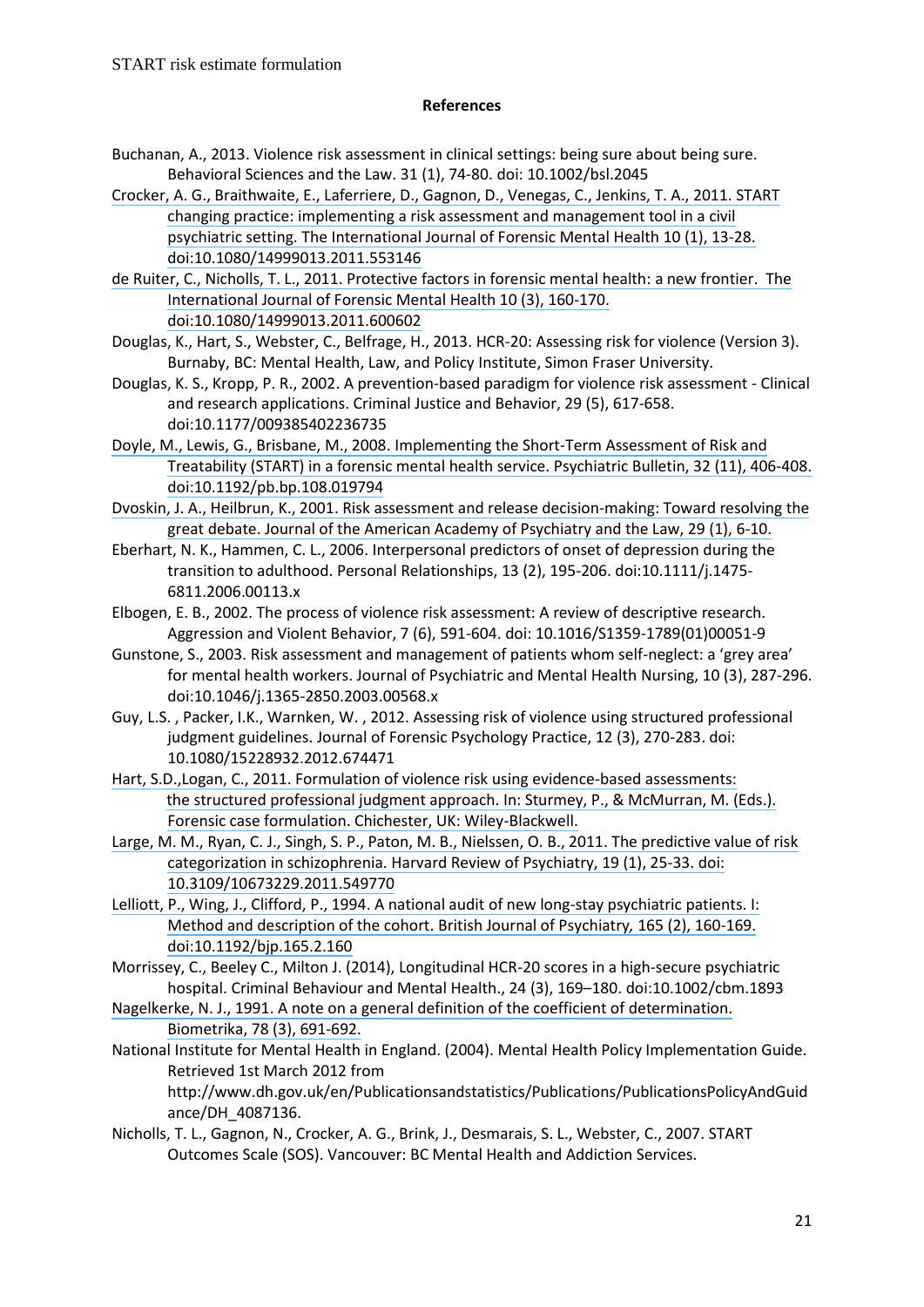- O'Shea, L. E., Dickens, G. L., 2014. Short-Term Assessment of Risk and Treatability (START): systematic review and meta-analysis. Psychological Assessment., 26 (3), 990-1002. doi: http://psycnet.apa.org/doi/10.1037/a0036794
- O'Shea, L. E., Dickens, G. L., In Press. Contribution of protective factors assessment to risk prediction: systematic review and meta-analysis. Clinical Psychology – Science and Practice.
- O'Shea, L.E. Dickens, G.L., 2015a The HCR-20 as a measure of reliable and clinically significant change in violence risk among secure psychiatric inpatients. Comprehensive Psychiatry, 62, 132-140. doi: http://dx.doi.org/10.1016/j.comppsych.2015.07.009
- O'Shea, L. E., Dickens, G. L. 2015b,. Predictive validity of the Short-Term Assessment of Risk and Treatability (START) for aggression and self-harm in a secure mental health service: gender differences. The International Journal of Forensic Mental Health*,* 14 (2), 132-146. doi:10.1080/14999013.2015.1033112
- O'Shea, L. E., Picchioni, M. M., Dickens, G. L., 2015. The predictive validity of the Short-Term Assessment of Risk and Treatability (START) for multiple adverse outcomes in a secure psychiatric inpatient setting. Assessment, Feb 27. pii: 1073191115573301. [Epub ahead of print]
- [Oullette, J.A., Wood, W., 1998. Habit and intention in everyday life: The multiple processes by which](https://www.researchgate.net/publication/254734093_Habit_and_Intention_in_Everyday_Life_The_Multiple_Processes_by_Which_Past_Behavior_Predicts_Future_Behavior?el=1_x_8&enrichId=rgreq-b1464a5a-7b8f-425b-8fab-e373869daae6&enrichSource=Y292ZXJQYWdlOzMwMTYxMjg0ODtBUzozNTQ0Mzg2MTYyNDAxMjhAMTQ2MTUxNjE1OTEzNA==)  [past behavior predicts future behavior.](https://www.researchgate.net/publication/254734093_Habit_and_Intention_in_Everyday_Life_The_Multiple_Processes_by_Which_Past_Behavior_Predicts_Future_Behavior?el=1_x_8&enrichId=rgreq-b1464a5a-7b8f-425b-8fab-e373869daae6&enrichSource=Y292ZXJQYWdlOzMwMTYxMjg0ODtBUzozNTQ0Mzg2MTYyNDAxMjhAMTQ2MTUxNjE1OTEzNA==) Psycholgical Bulletin, 124 (1), 54-74.
- [Peduzzi, P., Concato, J., Kemper E., Holford, T.R., Feinstein, A.R., 1996. A simulation study of the](https://www.researchgate.net/publication/14236358_A_Simulation_Study_of_the_Number_of_Events_per_Variable_in_Logistic_Regression_Analysis?el=1_x_8&enrichId=rgreq-b1464a5a-7b8f-425b-8fab-e373869daae6&enrichSource=Y292ZXJQYWdlOzMwMTYxMjg0ODtBUzozNTQ0Mzg2MTYyNDAxMjhAMTQ2MTUxNjE1OTEzNA==) [number of events per variable in logistic regression analysis. Journal of Clinical Epidemiology,](https://www.researchgate.net/publication/14236358_A_Simulation_Study_of_the_Number_of_Events_per_Variable_in_Logistic_Regression_Analysis?el=1_x_8&enrichId=rgreq-b1464a5a-7b8f-425b-8fab-e373869daae6&enrichSource=Y292ZXJQYWdlOzMwMTYxMjg0ODtBUzozNTQ0Mzg2MTYyNDAxMjhAMTQ2MTUxNjE1OTEzNA==) [49 \(12\), 1372-1379.](https://www.researchgate.net/publication/14236358_A_Simulation_Study_of_the_Number_of_Events_per_Variable_in_Logistic_Regression_Analysis?el=1_x_8&enrichId=rgreq-b1464a5a-7b8f-425b-8fab-e373869daae6&enrichSource=Y292ZXJQYWdlOzMwMTYxMjg0ODtBUzozNTQ0Mzg2MTYyNDAxMjhAMTQ2MTUxNjE1OTEzNA==)
- [Peng, C.-Y. J., Lee, K. L., Ingersoll, G. M., 2002. An introduction to logistic regression](https://www.researchgate.net/publication/242579096_An_Introduction_to_Logistic_Regression_Analysis_and_Reporting?el=1_x_8&enrichId=rgreq-b1464a5a-7b8f-425b-8fab-e373869daae6&enrichSource=Y292ZXJQYWdlOzMwMTYxMjg0ODtBUzozNTQ0Mzg2MTYyNDAxMjhAMTQ2MTUxNjE1OTEzNA==) analysis and [reporting. Journal of Educational Research, 96](https://www.researchgate.net/publication/242579096_An_Introduction_to_Logistic_Regression_Analysis_and_Reporting?el=1_x_8&enrichId=rgreq-b1464a5a-7b8f-425b-8fab-e373869daae6&enrichSource=Y292ZXJQYWdlOzMwMTYxMjg0ODtBUzozNTQ0Mzg2MTYyNDAxMjhAMTQ2MTUxNjE1OTEzNA==) (1), 3-14.
- [Rogers, R., 2000. The uncritical acceptance of risk assessment in forensic practice. Law](https://www.researchgate.net/publication/12298576_The_Uncritical_Acceptance_of_Risk_Assessment_in_Forensic_Practice?el=1_x_8&enrichId=rgreq-b1464a5a-7b8f-425b-8fab-e373869daae6&enrichSource=Y292ZXJQYWdlOzMwMTYxMjg0ODtBUzozNTQ0Mzg2MTYyNDAxMjhAMTQ2MTUxNjE1OTEzNA==) and Human [Behavior, 24](https://www.researchgate.net/publication/12298576_The_Uncritical_Acceptance_of_Risk_Assessment_in_Forensic_Practice?el=1_x_8&enrichId=rgreq-b1464a5a-7b8f-425b-8fab-e373869daae6&enrichSource=Y292ZXJQYWdlOzMwMTYxMjg0ODtBUzozNTQ0Mzg2MTYyNDAxMjhAMTQ2MTUxNjE1OTEzNA==) (5), 595-605.
- [Skeem, J., Schubert, C., Stowman, S., Beeson, S., Mulvey, E., Gardner, W.,](https://www.researchgate.net/publication/7828440_Gender_and_Risk_Assessment_Accuracy_Underestimating_Women) Lidz, C., 2005. Gender and [risk assessment accuracy: Underestimating women's violence potential.](https://www.researchgate.net/publication/7828440_Gender_and_Risk_Assessment_Accuracy_Underestimating_Women) Law and Human [Behavior,](https://www.researchgate.net/publication/7828440_Gender_and_Risk_Assessment_Accuracy_Underestimating_Women) 29 (2), 173-186.
- SPSS Inc., 2009. PASW Statistics for Windows (Version 18). Chicago: SPSS Inc.
- [Szmukler, G., Rose, N., 2013. Risk assessment in mental health care: Values and costs. . Behavioral](https://www.researchgate.net/publication/234086322_Risk_Assessment_in_Mental_Health_Care_Values_and_Costs?el=1_x_8&enrichId=rgreq-b1464a5a-7b8f-425b-8fab-e373869daae6&enrichSource=Y292ZXJQYWdlOzMwMTYxMjg0ODtBUzozNTQ0Mzg2MTYyNDAxMjhAMTQ2MTUxNjE1OTEzNA==) [Sciences and the Law, 31 \(1\), 125-140. doi: 10.1002/bsl.2046](https://www.researchgate.net/publication/234086322_Risk_Assessment_in_Mental_Health_Care_Values_and_Costs?el=1_x_8&enrichId=rgreq-b1464a5a-7b8f-425b-8fab-e373869daae6&enrichSource=Y292ZXJQYWdlOzMwMTYxMjg0ODtBUzozNTQ0Mzg2MTYyNDAxMjhAMTQ2MTUxNjE1OTEzNA==)
- [Troquete, N. A. C., van Den Brink, R. H. S., Beintema, H., Mulder, T., van Os, T. W. D. P., Schoevers, R.](https://www.researchgate.net/publication/236072137_Risk_assessment_and_shared_care_planning_in_out-patient_forensic_psychiatry_Cluster_randomised_controlled_trial?el=1_x_8&enrichId=rgreq-b1464a5a-7b8f-425b-8fab-e373869daae6&enrichSource=Y292ZXJQYWdlOzMwMTYxMjg0ODtBUzozNTQ0Mzg2MTYyNDAxMjhAMTQ2MTUxNjE1OTEzNA==)  [A., Wiersma, D., 2013. Risk assessment and shared care planning in out-patient forensic](https://www.researchgate.net/publication/236072137_Risk_assessment_and_shared_care_planning_in_out-patient_forensic_psychiatry_Cluster_randomised_controlled_trial?el=1_x_8&enrichId=rgreq-b1464a5a-7b8f-425b-8fab-e373869daae6&enrichSource=Y292ZXJQYWdlOzMwMTYxMjg0ODtBUzozNTQ0Mzg2MTYyNDAxMjhAMTQ2MTUxNjE1OTEzNA==)  [psychiatry: Cluster randomised controlled trial. British Journal of Psychiatry, 202\(5\), 365-371.](https://www.researchgate.net/publication/236072137_Risk_assessment_and_shared_care_planning_in_out-patient_forensic_psychiatry_Cluster_randomised_controlled_trial?el=1_x_8&enrichId=rgreq-b1464a5a-7b8f-425b-8fab-e373869daae6&enrichSource=Y292ZXJQYWdlOzMwMTYxMjg0ODtBUzozNTQ0Mzg2MTYyNDAxMjhAMTQ2MTUxNjE1OTEzNA==) [doi: 10.1192/bjp.bp.112.113043](https://www.researchgate.net/publication/236072137_Risk_assessment_and_shared_care_planning_in_out-patient_forensic_psychiatry_Cluster_randomised_controlled_trial?el=1_x_8&enrichId=rgreq-b1464a5a-7b8f-425b-8fab-e373869daae6&enrichSource=Y292ZXJQYWdlOzMwMTYxMjg0ODtBUzozNTQ0Mzg2MTYyNDAxMjhAMTQ2MTUxNjE1OTEzNA==)
- Webster, C. D., Douglas, K. S., Eaves, D., Hart, S. D., 1997. HCR-20: Assessing risk for violence (version 2). Burnaby, British Columbia: Mental Health, Law and Policy Institute, Simon Fraser University.
- [Webster, C. D., Martin, M. L., Brink, J., Nicholls, T. L.,](https://www.researchgate.net/publication/256199673_Manual_for_the_Short-Term_Assessment_of_Risk_and_Treatability_START_Version_11?el=1_x_8&enrichId=rgreq-b1464a5a-7b8f-425b-8fab-e373869daae6&enrichSource=Y292ZXJQYWdlOzMwMTYxMjg0ODtBUzozNTQ0Mzg2MTYyNDAxMjhAMTQ2MTUxNjE1OTEzNA==) Desmarais, S. L., 2009. Manual for the Short-[Term Assessment of Risk and Treatability \(START\) \(Version 1.1\). Coquitlam, Canada: British](https://www.researchgate.net/publication/256199673_Manual_for_the_Short-Term_Assessment_of_Risk_and_Treatability_START_Version_11?el=1_x_8&enrichId=rgreq-b1464a5a-7b8f-425b-8fab-e373869daae6&enrichSource=Y292ZXJQYWdlOzMwMTYxMjg0ODtBUzozNTQ0Mzg2MTYyNDAxMjhAMTQ2MTUxNjE1OTEzNA==) [Columbia Mental Health and Addiction Services.](https://www.researchgate.net/publication/256199673_Manual_for_the_Short-Term_Assessment_of_Risk_and_Treatability_START_Version_11?el=1_x_8&enrichId=rgreq-b1464a5a-7b8f-425b-8fab-e373869daae6&enrichSource=Y292ZXJQYWdlOzMwMTYxMjg0ODtBUzozNTQ0Mzg2MTYyNDAxMjhAMTQ2MTUxNjE1OTEzNA==)
- [World Health Organisation., 1992. The ICD-10 classification of mental and behavioural disorders.](https://www.researchgate.net/publication/288751766_A_conceptual_framework_for_the_revision_of_the_ICD-10_classification_of_mental_and_behavioural_disorders?el=1_x_8&enrichId=rgreq-b1464a5a-7b8f-425b-8fab-e373869daae6&enrichSource=Y292ZXJQYWdlOzMwMTYxMjg0ODtBUzozNTQ0Mzg2MTYyNDAxMjhAMTQ2MTUxNjE1OTEzNA==) [Geneva: WHO.](https://www.researchgate.net/publication/288751766_A_conceptual_framework_for_the_revision_of_the_ICD-10_classification_of_mental_and_behavioural_disorders?el=1_x_8&enrichId=rgreq-b1464a5a-7b8f-425b-8fab-e373869daae6&enrichSource=Y292ZXJQYWdlOzMwMTYxMjg0ODtBUzozNTQ0Mzg2MTYyNDAxMjhAMTQ2MTUxNjE1OTEzNA==)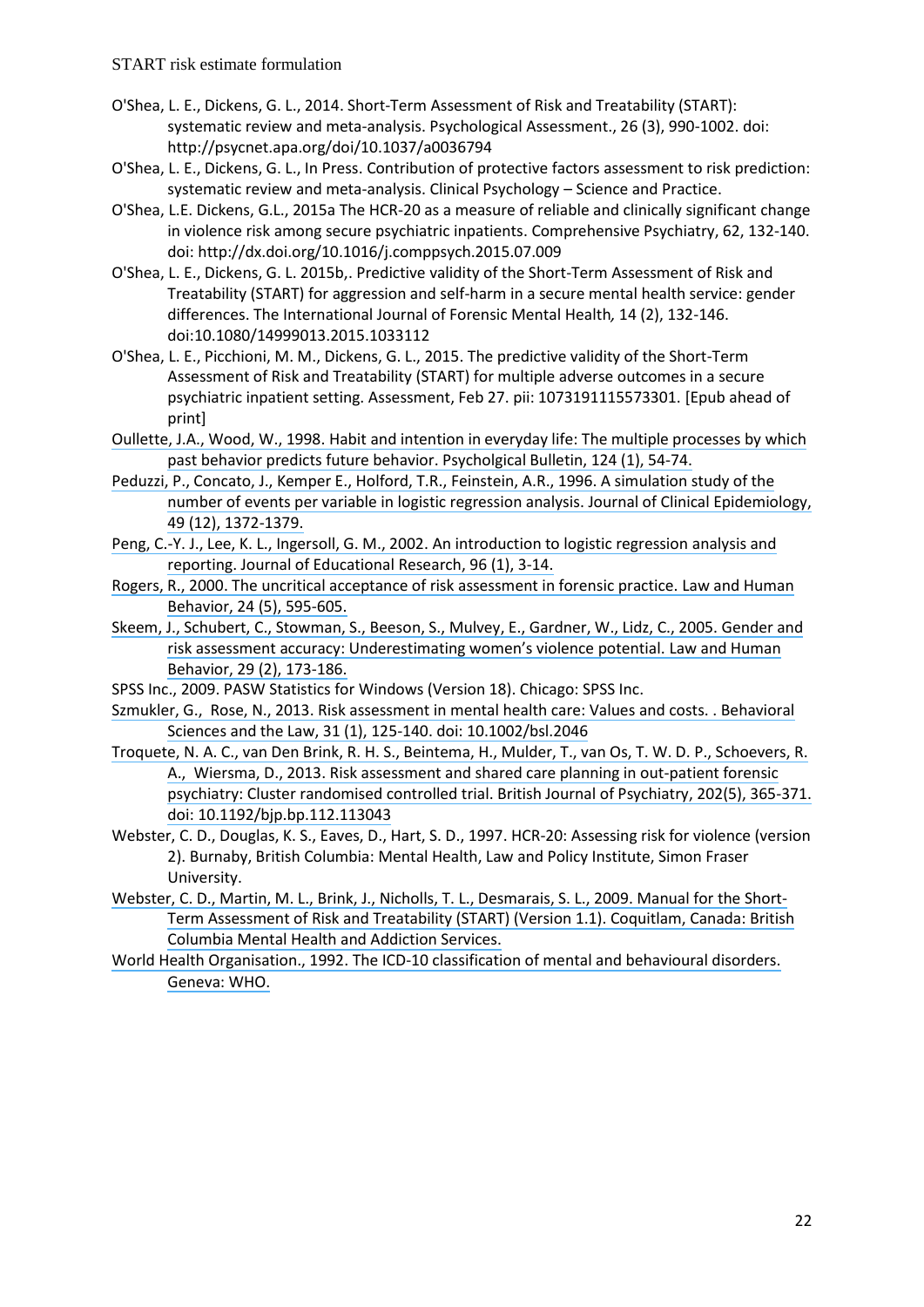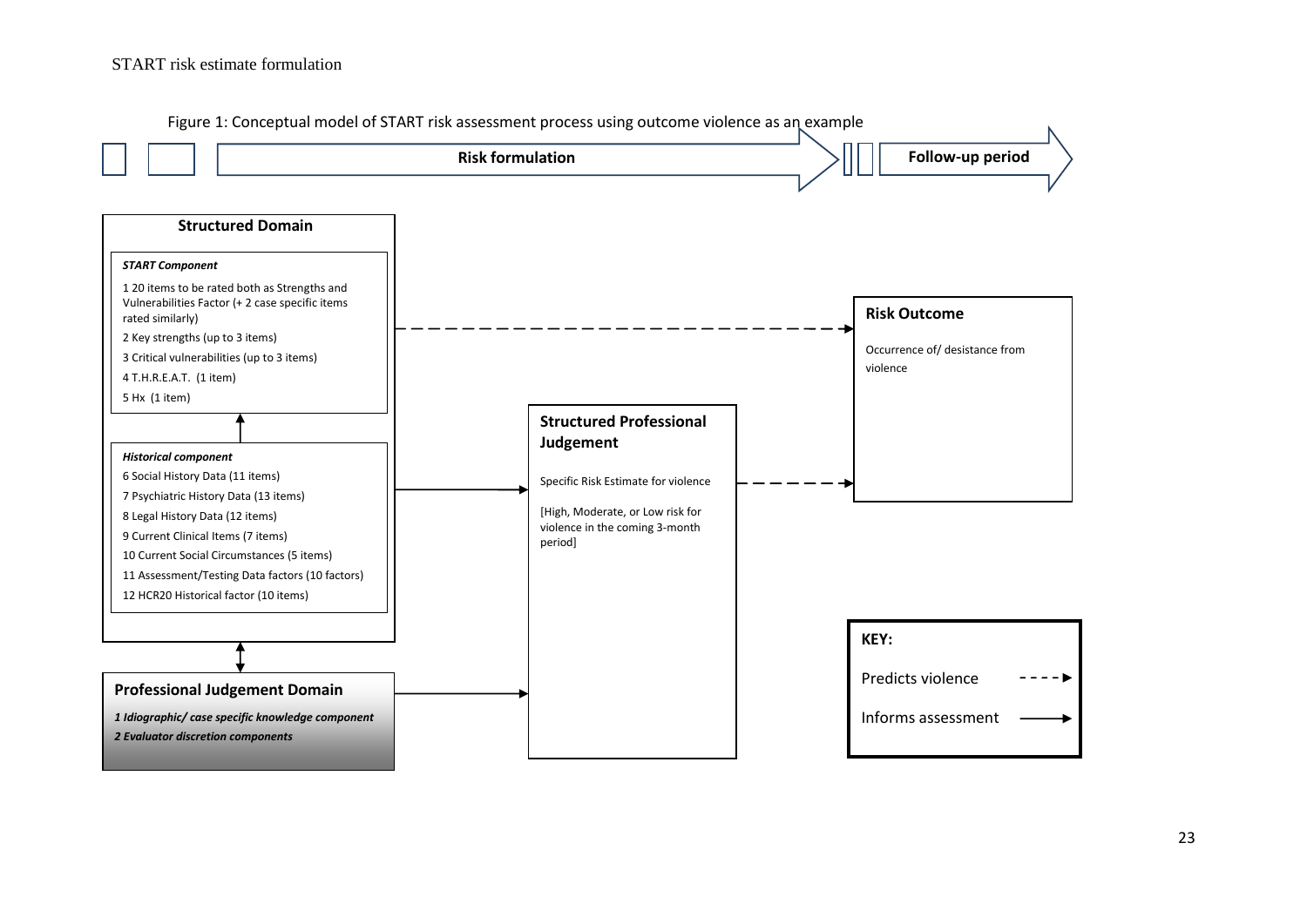Figure 2: Modified conceptual model for study using outcome violence as an example

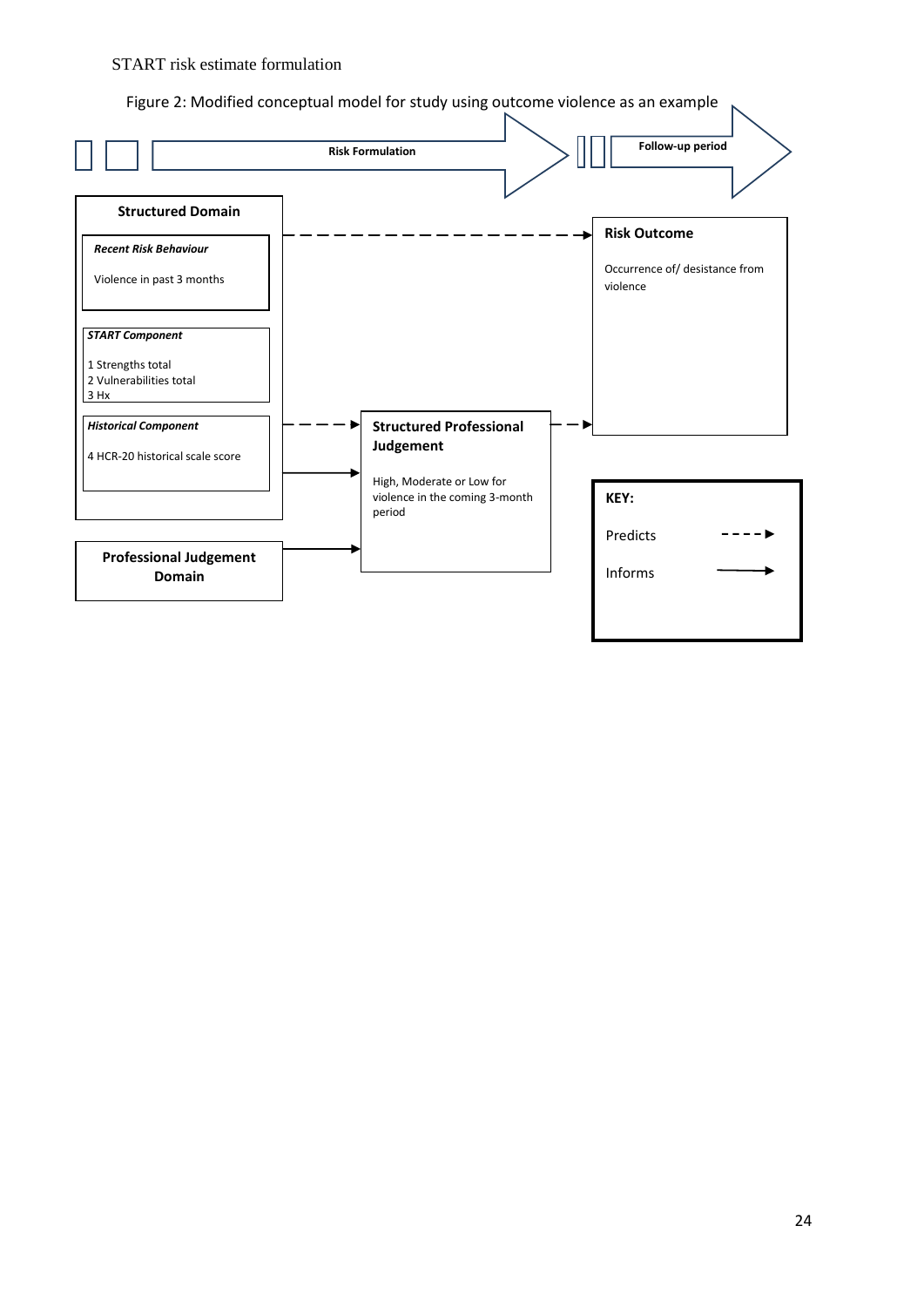| <b>Risk Estimate</b> | Low        | <b>Moderate</b> | <b>High</b>  | <b>Missing</b> | <b>History</b> |
|----------------------|------------|-----------------|--------------|----------------|----------------|
| Violence             | 36 (42.9%) | 28 (33.3%)      | 13 (15.5%)   | $7(8.3\%)$     | 49 (58.3%)     |
| Self-harm            | 43 (51.2%) | 16(19%)         | 5(6%)        | 20 (23.8%)     | 30 (35.7%)     |
| Suicide              | 42 (50%)   | $10(11.9\%)$    | $2(2.4\%)$   | 30(35.7%)      | 19(22.6%)      |
| Victimisation        | 43 (51.2%) | 20 (23.8%)      | $11(13.1\%)$ | $10(11.9\%)$   | 37 (44%)       |
| Self-neglect         | 41 (48.8%) | 26(31%)         | $8(9.5\%)$   | $9(10.7\%)$    | 38 (45.2%)     |

Table 1: Risk levels assigned by the specific risk estimates and lifetime history of outcomes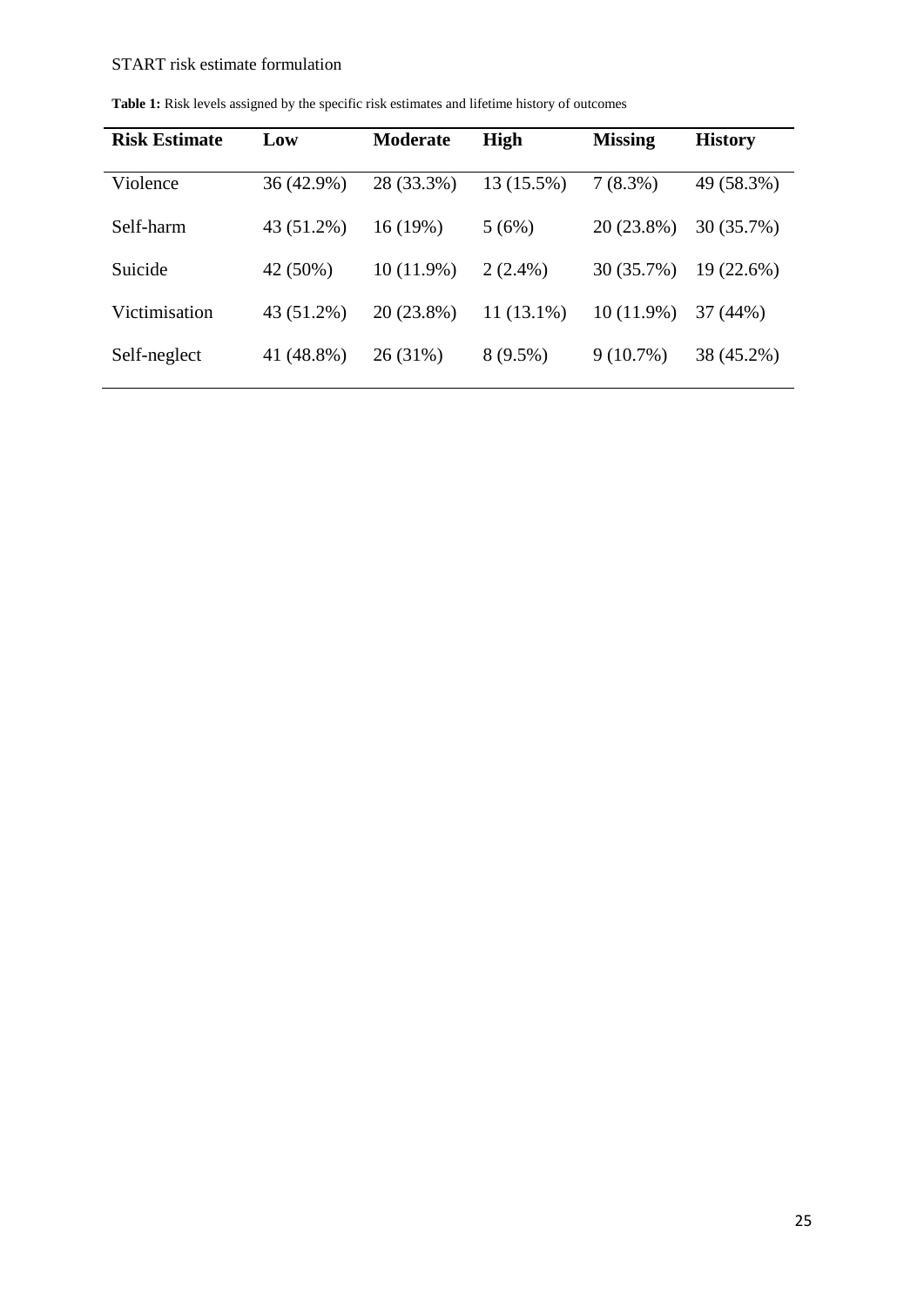| <b>Outcome</b>    | 3 months prior to assessment | 3 months after assessment |
|-------------------|------------------------------|---------------------------|
| Any aggression    | 54 (64.3%)                   | 57 (67.9%)                |
| Self-harm/suicide | 16(19%)                      | $22(26.2\%)$              |
| Victimisation     | 16(19%)                      | 18 (21.4%)                |
| Self-neglect      | $9(10.7\%)$                  | $11(13.1\%)$              |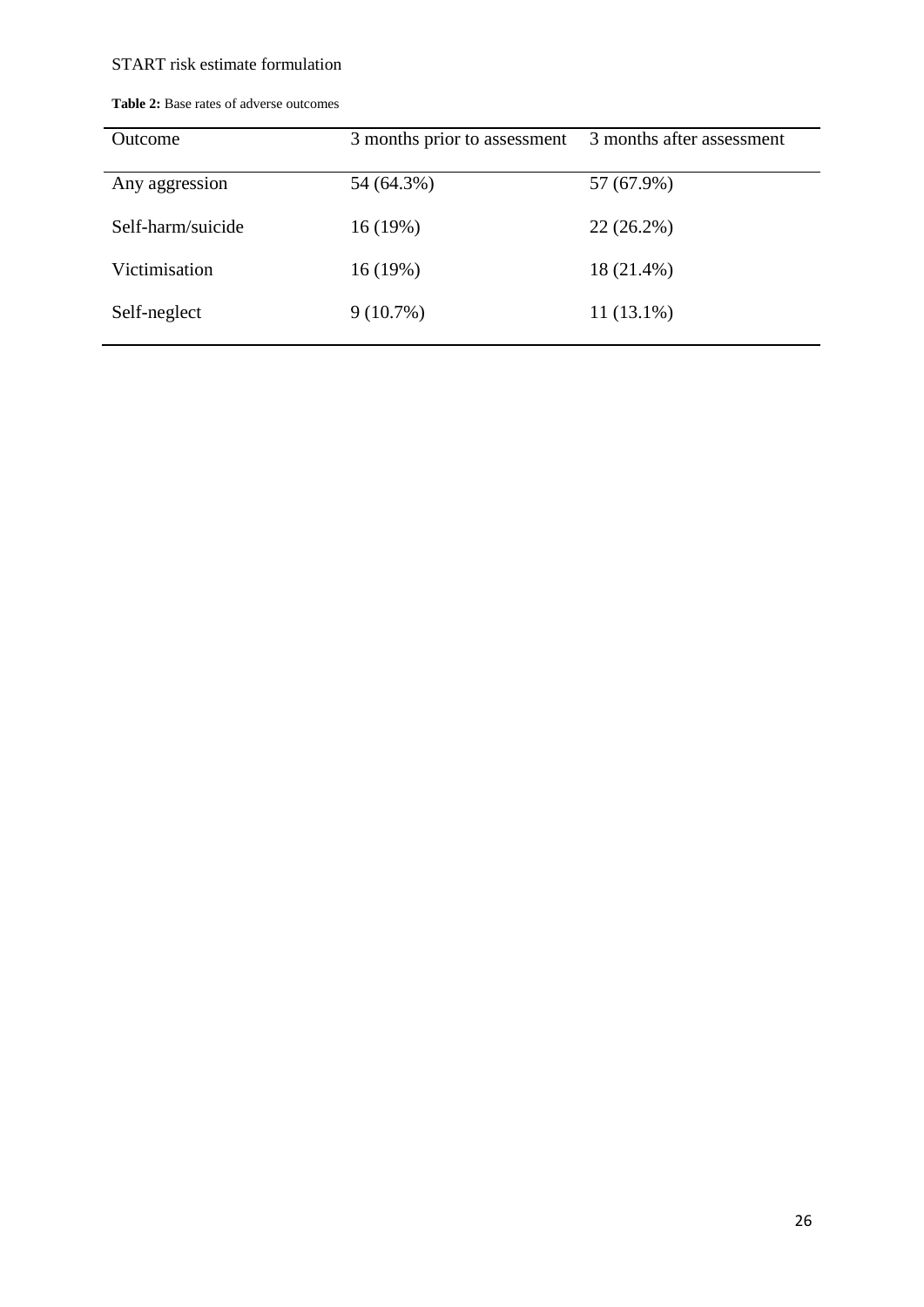| Table 3: Multinomial logistic regression results for modelling of specific risk estimates |
|-------------------------------------------------------------------------------------------|
|-------------------------------------------------------------------------------------------|

| <b>Table 3:</b> Multinonial logistic regression results for moderning of specific risk estimates | b(SE)             | Odds ratio | 95%CI          |
|--------------------------------------------------------------------------------------------------|-------------------|------------|----------------|
| <b>Violence SRE</b>                                                                              |                   |            |                |
| [1] Moderate vs. low risk                                                                        |                   |            |                |
| Intercept                                                                                        | $-2.09(2.88)$     |            |                |
| <b>Strength Score</b>                                                                            | $-0.09(0.70)$     | 0.91       | [0.80, 1.05]   |
| <b>Vulnerability Score</b>                                                                       | 0.05(0.07)        | 1.06       | [0.92, 1.21]   |
| H10                                                                                              | 0.18(0.10)        | 1.19       | [0.98, 1.46]   |
| History of violence                                                                              | $-1.21(0.62)$ *   | 0.30       | [0.09, 1.00]   |
| Aggression in previous 3 months                                                                  | 0.66(0.65)        | 1.93       | [0.54, 6.89]   |
| [2] High vs. low risk                                                                            |                   |            |                |
| Intercept                                                                                        | $-13.72(5.03)$ ** |            |                |
| <b>Strength Score</b>                                                                            | 0.04(0.10)        | 1.04       | [0.85, 1.26]   |
| <b>Vulnerability Score</b>                                                                       | $0.36(0.12)$ **   | 1.43       | [1.13, 1.80]   |
| H10                                                                                              | 0.18(0.13)        | 1.20       | [0.93, 1.55]   |
| History of violence                                                                              | $-0.83(0.87)$     | 0.43       | [0.08, 2.37]   |
| Aggression in previous 3 months                                                                  | 0.73(0.99)        | 2.08       | [0.30, 14.34]  |
| <b>Self-harm SRE</b>                                                                             |                   |            |                |
| [1] Moderate vs. low risk                                                                        |                   |            |                |
| Intercept                                                                                        | 1.69(3.87)        |            |                |
| <b>Strength Score</b>                                                                            | $-0.05(0.09)$     | 0.95       | [0.80, 1.13]   |
| <b>Vulnerability Score</b>                                                                       | $-0.03(0.09)$     | 0.97       | [0.82, 1.15]   |
| H10                                                                                              | $-0.16(0.12)$     | 0.86       | [0.67, 1.09]   |
| History of self-harm                                                                             | 0.11(0.76)        | 1.12       | [0.25, 4.96]   |
| Self-harm/suicide in previous 3 months                                                           | $2.91(0.86)$ ***  | 18.35      | [3.37, 99.81]  |
| [2] High vs. low risk                                                                            |                   |            |                |
| Intercept                                                                                        | 2.83(6.54)        |            |                |
| <b>Strength Score</b>                                                                            | $-0.14(0.15)$     | 0.87       | [0.64, 1.17]   |
| <b>Vulnerability Score</b>                                                                       | $-0.08(0.14)$     | 0.93       | [0.70, 1.22]   |
| H10                                                                                              | $-0.09(0.20)$     | 0.92       | [0.63, 1.35]   |
| History of self-harm                                                                             | $-1.58(1.47)$     | 0.21       | [0.01, 3.66]   |
| Self-harm/suicide in previous 3 months                                                           | $3.03(1.36)*$     | 20.70      | [1.46, 294.38] |
| <b>Suicide SRE</b>                                                                               |                   |            |                |
| [1] Moderate vs. low risk                                                                        |                   |            |                |
| Intercept                                                                                        | $-4.43(5.50)$     |            |                |
| <b>Strength Score</b>                                                                            | 0.12(0.14)        | 1.13       | [0.86, 1.49]   |
| <b>Vulnerability Score</b>                                                                       | 0.01(0.12)        | 1.01       | [0.80, 1.29]   |
| H10                                                                                              | $-0.10(0.19)$     | 0.91       | [0.63, 1.32]   |
| History of suicide <sup>a</sup>                                                                  | 1.20(1.09)        | 3.32       | [0.40, 27.98]  |
| Self-harm/suicide in previous 3 months                                                           | $3.91(1.25)$ **   | 50.11      | [4.32, 581.35] |
| [2] High vs. low risk                                                                            |                   |            |                |
| Intercept                                                                                        | $-3.63(9.05)$     |            |                |
| <b>Strength Score</b>                                                                            | $-0.12(0.26)$     | 0.89       | [0.54, 1.47]   |
| <b>Vulnerability Score</b>                                                                       | $-0.02(0.22)$     | 0.98       | [0.64, 1.51]   |
| H10                                                                                              | 0.10(0.37)        | 1.11       | [0.53, 2.31]   |
| History of suicide <sup>a</sup>                                                                  | 1.48(1.75)        | 4.38       | [0.14, 134.97] |
| Self-harm/suicide in previous 3 months                                                           | 2.11(2.00)        | 8.25       | [0.16, 418.55] |
| <b>Victimisation SRE</b>                                                                         |                   |            |                |
| [1] Moderate vs. low risk                                                                        |                   |            |                |
| Intercept                                                                                        | 1.63(2.87)        |            |                |
| <b>Strength Score</b>                                                                            | $-0.02(0.07)$     | 0.98       | [0.86, 1.12]   |
| <b>Vulnerability Score</b>                                                                       | $-0.01(0.06)$     | 0.99       | [0.88, 1.13]   |
| H10                                                                                              | $-0.12(0.09)$     | 0.89       | [0.74, 1.06]   |
| History of victimisation                                                                         | $-0.49(0.57)$     | 0.61       | [0.20, 1.88]   |
| Victimisation in previous 3 months                                                               | $-0.88(0.89)$     | 0.42       | [0.07, 2.38]   |
|                                                                                                  |                   |            |                |
| [2] High vs. low risk                                                                            |                   |            |                |
| Intercept                                                                                        | $-11.87(5.39)$ *  |            |                |
| <b>Strength Score</b>                                                                            | $-0.01(0.12)$     | 0.99       | [0.78, 1.26]   |
| <b>Vulnerability Score</b>                                                                       | 0.19(0.12)        | 1.21       | [0.95, 1.53]   |
| H10                                                                                              | $0.35(0.17)*$     | 1.41       | [1.02, 1.95]   |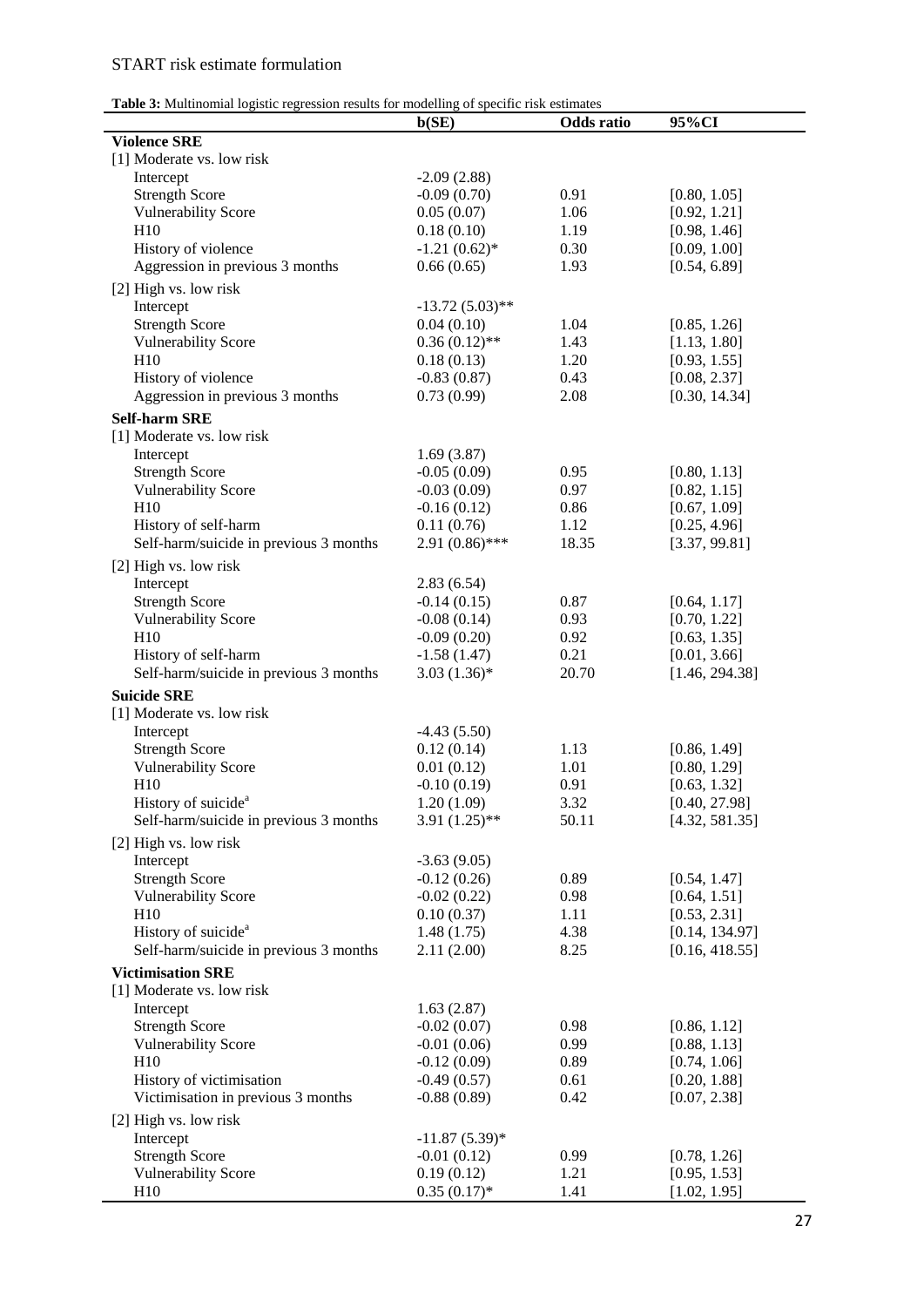| History of victimisation                                                                             | $-0.52(0.91)$  | 0.60 | [0.10, 3.56]  |
|------------------------------------------------------------------------------------------------------|----------------|------|---------------|
| Victimisation in previous 3 months                                                                   | $2.11(0.96)^*$ | 8.24 | [1.26, 53.96] |
| <sup>a</sup> defined as suicide, suicide attempts or self-injurious behaviour (Webster et al., 2009) |                |      |               |

**Estimates for categorical variables (relevant history and behaviour in previous 3 months) are based on presence of the factor relative to absence of the factor. Table 4:** Binary logistic regression results for predicting adverse outcomes based on START components and specific risk estimates

|                                        | b(SE)            | <b>Odds</b> ratio | 95%CI           |
|----------------------------------------|------------------|-------------------|-----------------|
| Any aggression                         |                  |                   |                 |
| Step 1                                 |                  |                   |                 |
| <b>Strength Score</b>                  | $-0.14(0.08)$    | 0.87              | [0.74, 1.01]    |
| <b>Vulnerability Score</b>             | $-0.02(0.07)$    | 1.00              | [0.87, 1.15]    |
| H10                                    | 0.21(0.12)       | 1.24              | [0.99, 1.55]    |
| History of violence                    | $-1.15(0.76)$    | 0.32              | [0.07, 1.41]    |
| Aggression in previous 3 months        | $2.06(0.65)$ **  | 7.81              | [2.19, 27.90]   |
| Constant                               | 0.16(3.14)       | 1.18              |                 |
| Step 2                                 |                  |                   |                 |
| <b>Strength Score</b>                  | $-0.14(0.08)$    | 0.87              | [0.75, 1.02]    |
| <b>Vulnerability Score</b>             | $-0.01(0.08)$    | 0.99              | [0.85, 1.15]    |
| H10                                    | 0.19(0.12)       | 1.21              | [0.96, 1.53]    |
| History of violence                    | $-1.07(0.78)$    | 0.34              | [0.07, 1.60]    |
| Aggression in previous 3 months        | $2.02(0.66)$ **  | 7.50              | [2.08, 27.08]   |
| Violence SRE [1]                       | 0.67(0.78)       | 1.96              | [0.43, 8.96]    |
| Violence SRE [2]                       | 0.31(1.10)       | 1.36              | [0.16, 11.71]   |
| Constant                               | 0.30(3.20)       | 1.34              |                 |
|                                        |                  |                   |                 |
| Self-harm/suicide                      |                  |                   |                 |
| Step 1                                 |                  |                   |                 |
| <b>Strength Score</b>                  | $-0.12(0.11)$    | 0.89              | [0.72, 1.11]    |
| <b>Vulnerability Score</b>             | $-0.12(0.10)$    | 0.88              | [0.72, 1.08]    |
| H10                                    | 0.19(0.16)       | 1.21              | [0.88, 1.66]    |
| History of self-harm                   | $-1.01(1.41)$    | 0.37              | [0.02, 5.79]    |
| History of suicide <sup>a</sup>        | 1.02(1.41)       | 2.78              | [0.18, 43.71]   |
| Self-harm/suicide in previous 3 months | $3.10(1.00)$ **  | 22.26             | [3.13, 158.29]  |
| Constant                               | 0.61(4.47)       | 1.84              |                 |
| Step 2                                 |                  |                   |                 |
| <b>Strength Score</b>                  | $-0.20(0.15)$    | 0.82              | [0.61, 1.10]    |
| <b>Vulnerability Score</b>             | $-0.15(0.13)$    | 0.86              | [0.67, 1.12]    |
| H10                                    | 0.28(0.18)       | 1.32              | [0.92, 1.89]    |
| History of self-harm                   | 0.21(1.66)       | 1.23              | [0.05, 31.61]   |
| History of suicide <sup>a</sup>        | $-1.23(1.90)$    | 0.29              | [0.01, 12.04]   |
| Self-harm/suicide in previous 3 months | 1.73(1.27)       | 5.65              | [0.47, 67.61]   |
| Self-harm SRE [1]                      | 0.33(1.65)       | 1.39              | [0.05, 35.31]   |
| Self-harm SRE [2]                      | 0.37(3.36)       | 1.44              | [0.00, 1039.06] |
| Suicide SRE [1]                        | 3.16(1.78)       | 23.52             | [0.72, 772.12]  |
| Suicide SRE $[2]$ <sup>b</sup>         |                  |                   |                 |
| Constant                               | 0.85(5.34)       | 2.33              |                 |
| <b>Victimisation</b>                   |                  |                   |                 |
| Step 1                                 |                  |                   |                 |
| <b>Strength Score</b>                  | $-0.02(0.08)$    | 0.98              | [0.83, 1.15]    |
| <b>Vulnerability Score</b>             | 0.06(0.08)       | 1.06              | [0.91, 1.23]    |
| H10                                    | 0.13(0.11)       | 1.14              | [0.92, 1.42]    |
| History of victimisation               | 0.13(0.67)       | 1.13              | [0.31, 4.18]    |
| Victimisation in previous 3 months     | $2.46(0.72)$ *** | 11.73             | [2.87, 47.88]   |
| Constant                               | $-4.81(3.26)$    | 0.01              |                 |
| Step 2                                 |                  |                   |                 |
| <b>Strength Score</b>                  | $-0.03(0.09)$    | 0.97              | [0.81, 1.16]    |
| <b>Vulnerability Score</b>             | $-0.02(0.09)$    | 0.98              | [0.83, 1.16]    |
| H10                                    | $-0.02(0.14)$    | 0.98              | [0.75, 1.28]    |
| History of victimisation               | 0.31(0.78)       | 1.36              | [0.30, 6.25]    |
| Victimisation in previous 3 months     | $2.16(0.82)$ **  | 8.69              | [1.73, 43.75]   |
| Victimisation SRE [1]                  | $-0.16(0.97)$    | 0.85              | [0.13, 5.64]    |
| Victimisation SRE [2]                  | $3.54(1.16)$ **  | 34.48             | [3.58, 332.27]  |
|                                        |                  |                   |                 |